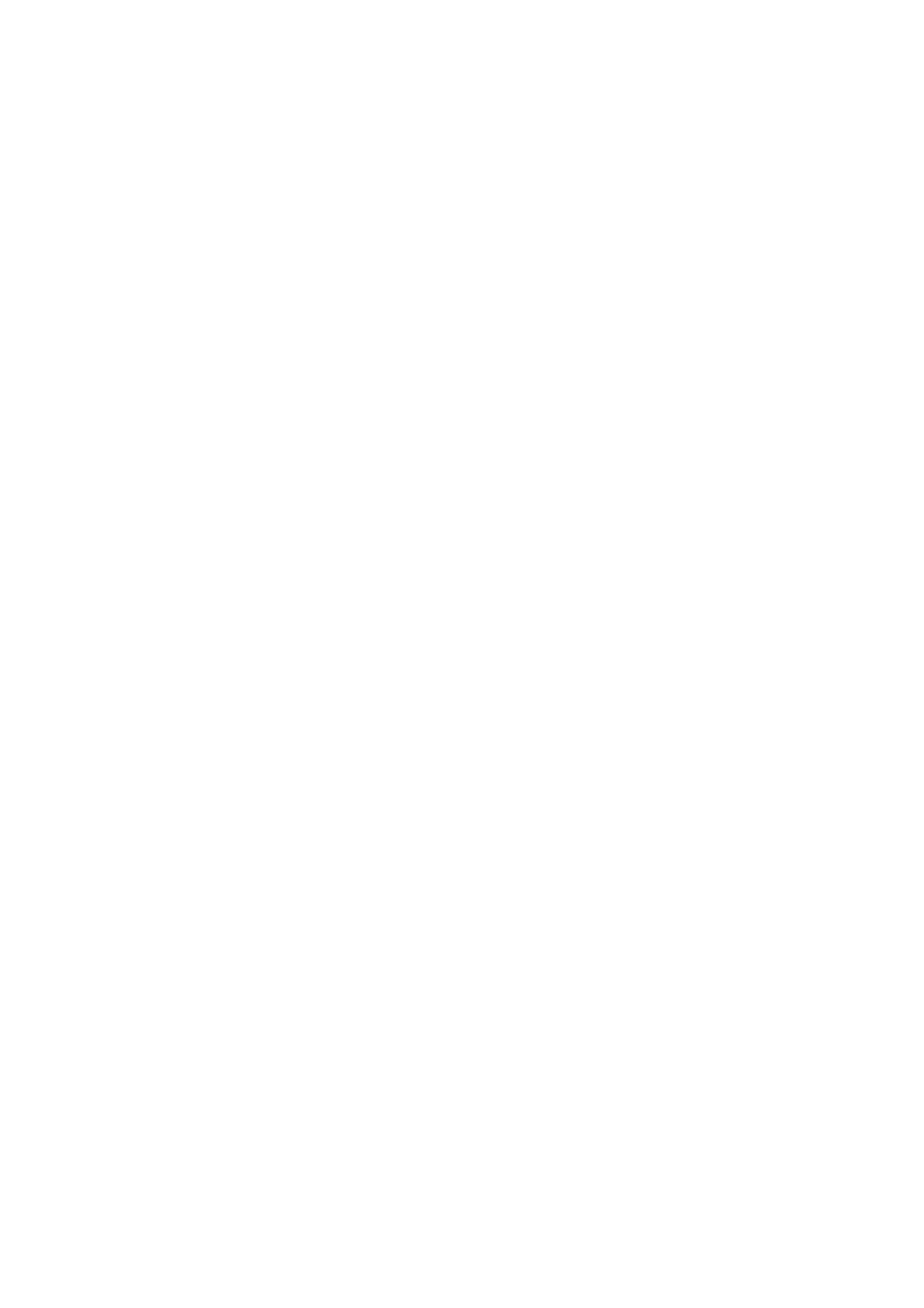**EUROPEAN UNIVERSITY INSTITUTE, FLORENCE MAX WEBER PROGRAMME**

*Explaining Trends and Patterns of Immigrants' Partner Choice in Britain* 

**RAYA MUTTARAK**

EUI Working Paper **MWP** 2009/33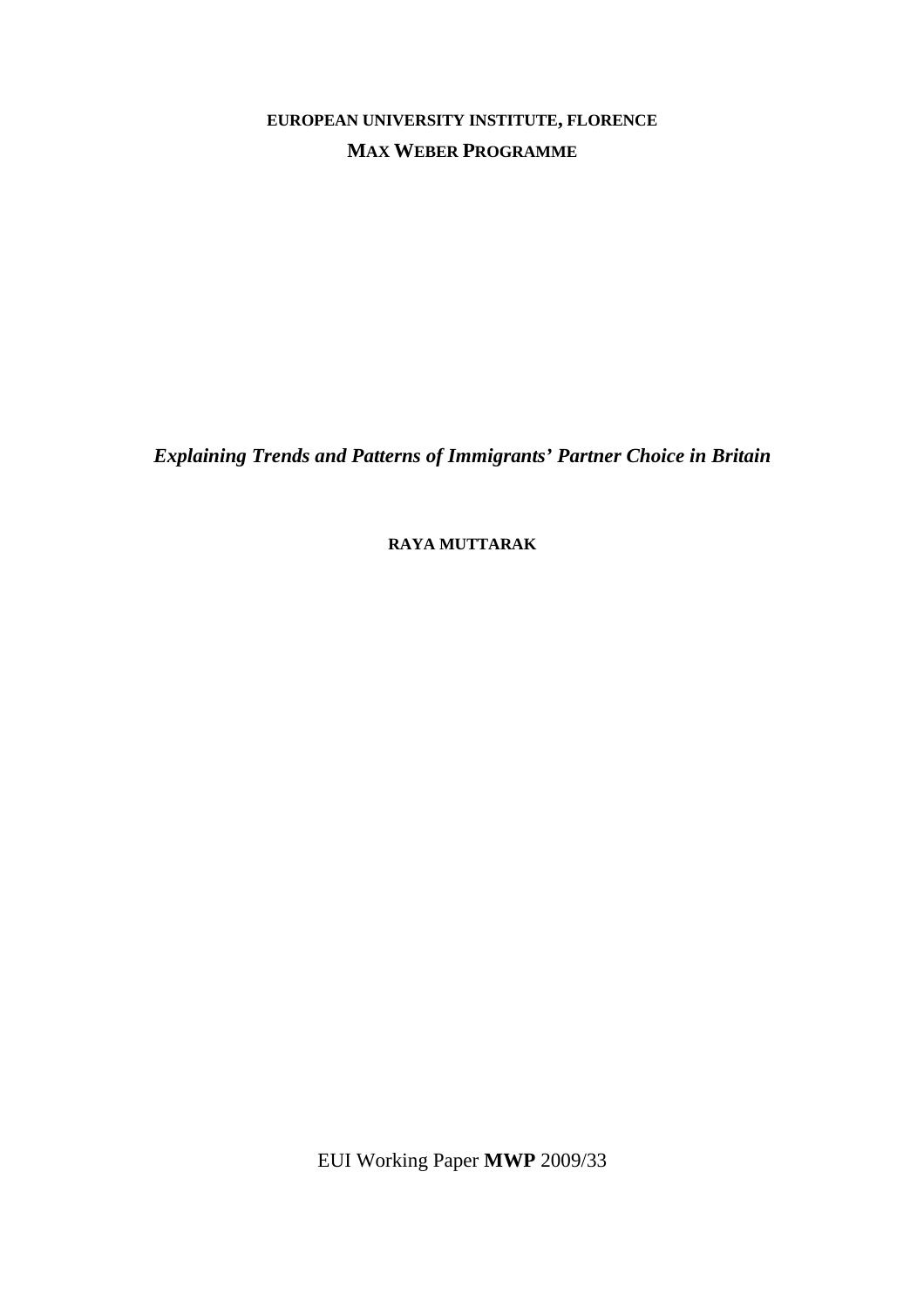This text may be downloaded for personal research purposes only. Any additional reproduction for other purposes, whether in hard copy or electronically, requires the consent of the author(s), editor(s). If cited or quoted, reference should be made to the full name of the author(s), editor(s), the title, the working paper or other series, the year, and the publisher.

The author(s)/editor(s) should inform the Max Weber Programme of the EUI if the paper is to be published elsewhere, and should also assume responsibility for any consequent obligation(s).

ISSN 1830-7728

© 2009 Raya Muttarak

Printed in Italy European University Institute Badia Fiesolana I – 50014 San Domenico di Fiesole (FI) Italy www.eui.eu cadmus.eui.eu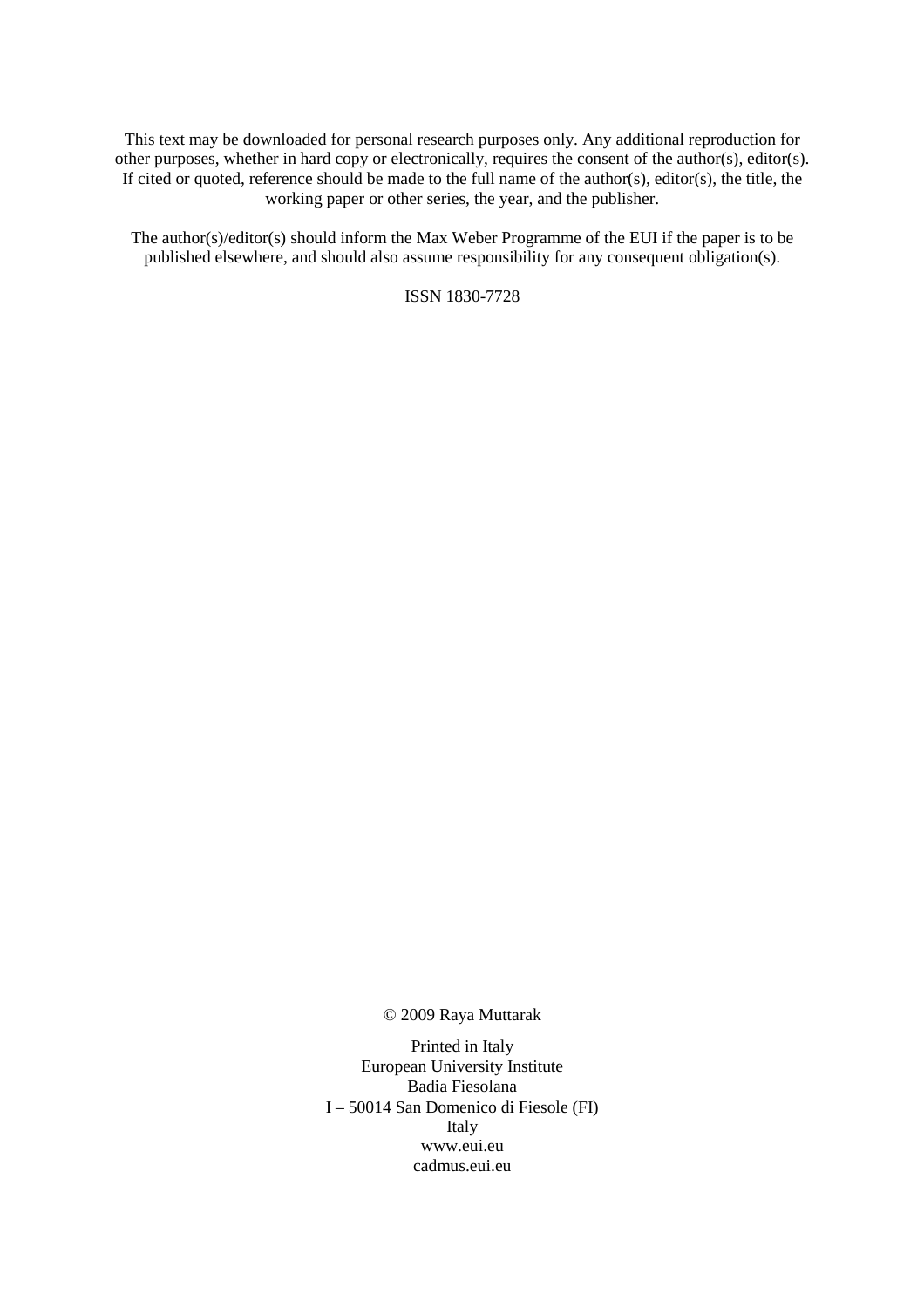## **Abstract**

Based on the 1988–2006 General Household Survey (N=121,964), this paper investigates trends and patterns of partnership formation of immigrants in Britain and explains underlying factors influencing partner choice. The key questions are: 1) whom do the immigrants of different gender, generation and ethnic groups form partnerships with: (a native partner, a native-born coethnic partner or a coethnic partner born abroad); and 2) what the factors are explaining such a choice. Those born in the UK, or who migrated to the UK at young age, and immigrant men as compared to women are more likely to have a native partner. Age at union, marital status, educational qualification, area ethnic composition, sex ratio and educational homogomy are significant predictors of one's partner choice. Yet, ethnic origin remains a crucial determinant of patterns of partnership formation. The statistical analysis suggests that the rates of interethnic union with a native partner will continue to increase for Black Caribbean, Black Africans and also gradually for highly educated Indians. The proportion of Pakistanis and Bangladeshis having a native partner will remain low and simultaneously transnational marriage with a coethnic partner from abroad will still be commonly practiced. Overall, interethnic partnership between immigrants and natives are increasing in Britain.

# **Keywords**

Intermarriage, transnational marriage, integration, ethnic minority, Britain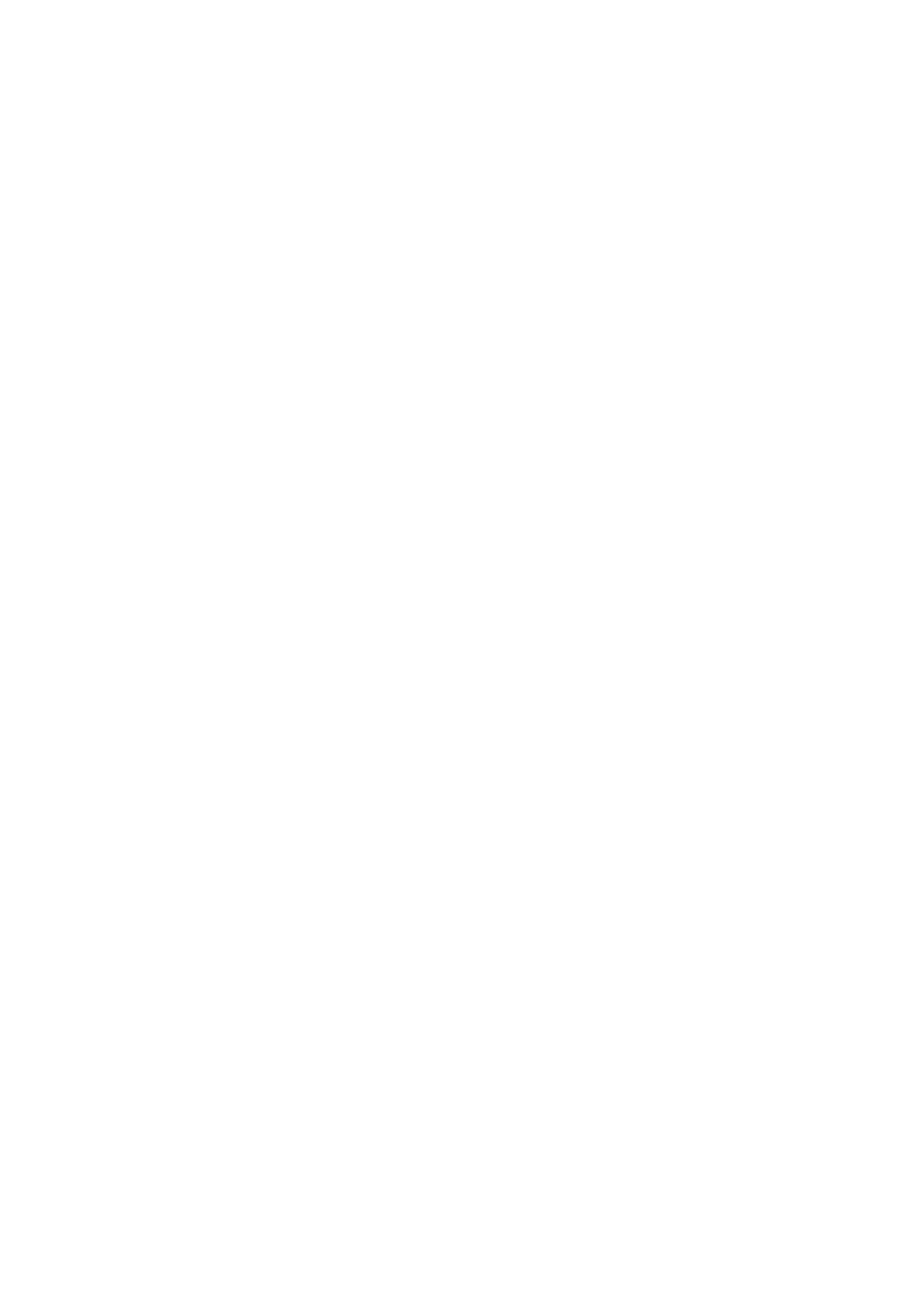## **Introduction**

Britain is one of the countries in Europe with the longest history of immigration and the largest share of immigrant population. The recent 2001 census reports that the ethnic minority population accounts for around 8 percent (4.6 million) of the entire British population (ONS 2004). The major minority ethnic groups in Britain comprise immigrants from the New Commonwealth countries whose mass migration started during the 1950s-1960s (Peach 1996). These ethnic groups include Indians, Pakistanis, Black Caribbeans and Black Africans. The immigration of Bangladeshi and Chinese peaked more recently around the 1980s. Most immigrants settled down and formed a family in Britain, resulting in a significant increase in a UK-born population with an immigrant background.

Subsequently, the issue of immigrants' integration has become a central debate in the UK. Extant empirical studies usually focus on institutional access and socioeconomic success as an indicator of integration (Nazroo 2003; Heath and McMahon 2005; Heath and Cheung 2007; Rothon et al. 2009). These studies commonly find significant ethnic differentials in key outcomes such as education, employment, health and housing. Although socioeconomic attainment is an important dimension of immigrants' integration, it does not provide much insight into the relations between the native and immigrant populations. With almost one-tenth of the population belonging to minority ethnic groups, one key question frequently asked is to whom does the immigrant population marry. An interethnic partnership between immigrant and native population has commonly been used as an indicator of integration since it implies a decline in group boundaries (Hwang et al. 1997; Qian and Lichter 2001; Rosenfeld 2002). Thus the study of immigrants' partner choice could indicate the degree to which members from a minority ethnic group are integrated into the host society.

This paper aims to provide understanding of immigrants' partner choice in contemporary Britain. The paper focuses on two main questions: 1) to whom the immigrants of different gender, generation and ethnic groups marry: (a native partner, a native-born coethnic partner or a coethnic partner born abroad); and 2) what the underlying factors are that explain such a choice. The data analysis is based on the pooled 1988–2006 General Household Survey with a sample of 60,982 couples. The empirical study includes an investigation of trends and patterns of partnerships of different immigrant groups and the roles of individual and macro-level factors in shaping one's partner choice. The study also attempts to explain ethnic differentials in partnership patterns after taking account of relevant factors.

In this paper, the terms intermarriage and interethnic union are used interchangeably and both refer to a union (both legal marriage and cohabitation) between members of minority ethnic groups and native populations, i.e. White British in this study. Transnational marriage refers to a partnership between coethnic members, one born in or migrated to Britain before the age of 13 and one born abroad.

The paper is organised as follows. Section 2 provides a review of literature on interethnic unions and transnational marriage in Britain. Section 3 describes the data used and Section 4 discusses methods of analysis and measures of an outcome variable and covariates. Section 5 presents empirical results from descriptive analysis and Section 6 presents estimates from multivariate models. Section 7 summarises and discusses the findings.

## **Review of literature on intermarriage and transnational marriage in the UK**

## *Literature on intermarriage*

There are relatively fewer empirical studies of interethnic unions in Britain in comparison to those that focus on the classical immigration countries such as the United States (Pagnini and Morgan 1990; Kalmijn 1993; Qian and Lichter 2001, 2007), Australia (Gray 1987; Jones and Luijkx 1996; Giorgas and Jones 2002) and Canada (Kalbach 1991, 2002; Tzeng 2000).

Extant empirical studies on interethnic unions in Britain are mostly descriptive. Bagley (1972a, 1972b) published one of the earliest descriptive statistics on the rate of interethnic marriage in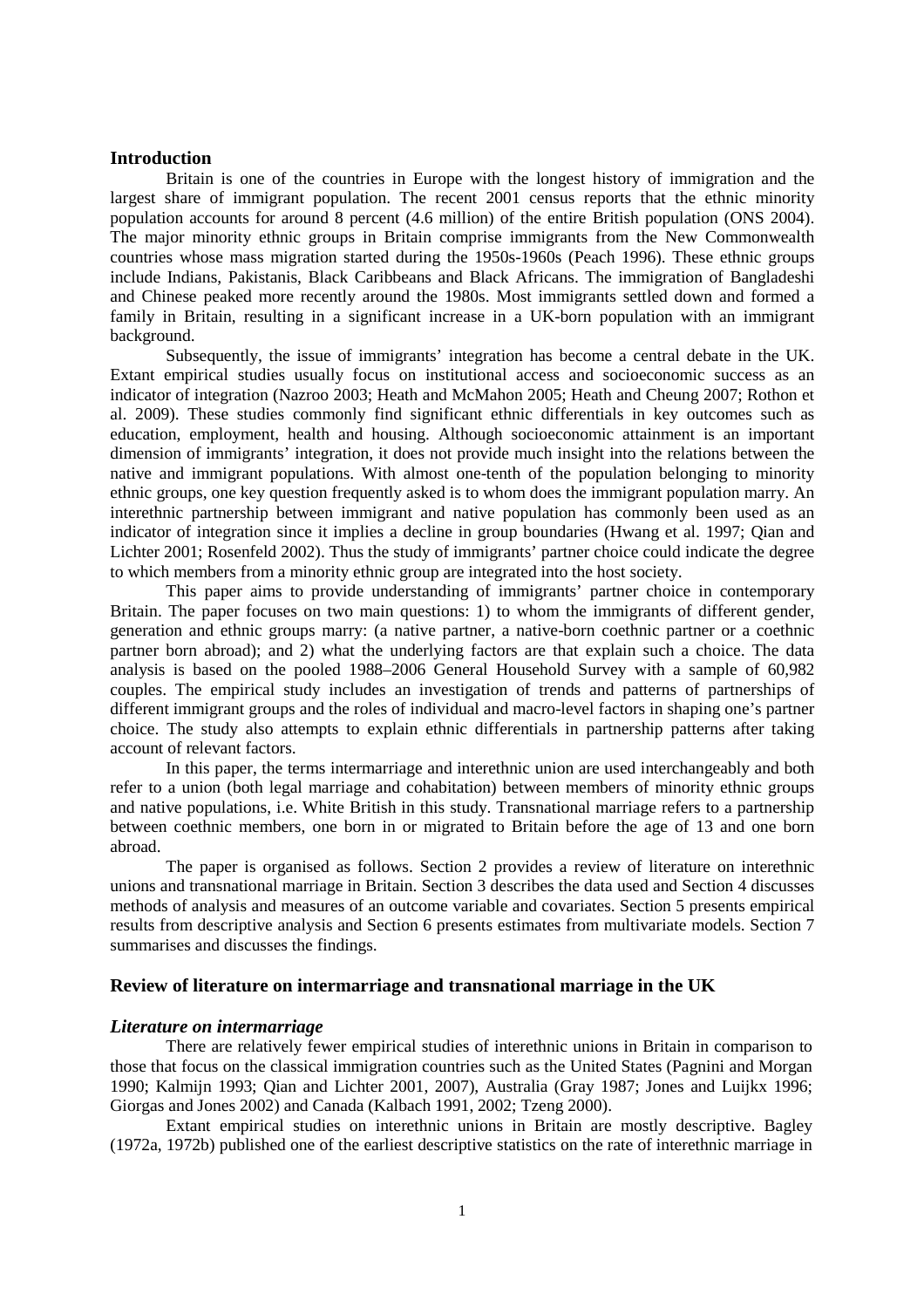#### *Raya Muttarak*

Britain using the 1969 Registrar General's Quarterly Returns for England and Wales. However, the findings are open to bias because ethnic origin was inferred from an individual's country of origin. For example, any individuals born in Britain were classified as 'British' so coethnic unions between first and second generation ethnic minority individuals were wrongly classified as interethnic.

 A direct question on ethnic identification was first introduced in the Labour Force Survey (LFS) in 1979 and in the Census in 1991. Before the release of the 1991 Census, the LFS had been used as a key data source for the study of interethnic unions in Britain because of its large sample size and the availability of information on ethnic group and birthplace (Jones 1982, 1984; Coleman 1985, 1992, 1994; Berrington 1994). The consistent findings from the research using the LFS data between 1979 and 1991 were: 1) Black Caribbeans and Black Africans have much higher rates of intermarriage than Indians, Pakistanis and Bangladeshis; 2) Interethnic unions are more common among younger generations born in the UK; 3) The rate of intermarriage is higher for men than for women across all ethnic groups except for the Chinese and; 4) Individuals with mixed ethnic origin have the highest rate of intermarriage.

The analysis of the 1991 Census by Berrington (1996) yields similar findings to the LFS data. The key difference from the previous literature is the distinction between legal marriages and cohabiting unions and the inclusion of socioeconomic characteristics in the analysis. Interethnic partnerships are found to be more common in cohabiting unions and among individuals from privileged socioeconomic status. Still, Berrington's study does not take into account the possible association between each socioeconomic factor and the influence of macro-structural factors such as opportunities for intergroup contacts on marital choice.

Although the LFS and the Census are useful data sources to analyse the trends and pattern of intermarriage, the drawback is the lack of information on the date of marriage. If the study of intermarriage primarily focuses on the unions formed in Britain, ideally marriages contracted overseas should be excluded from the analysis. The previous findings could be biased since there is no way of knowing when and where the marriages took place. Furthermore, if there is a selection into interethnic relationship, it is important to take into account the distribution of demographic and socioeconomic characteristics of each ethnic group. This study addresses these two issues by restricting the study sample to the unions contracted in Britain and by employing multivariate analyses to investigate the influence of individual and macro-level factors in determining interethnic partnership.

## *Literature on transnational marriage*

 Transnational marriage is of importance in understanding immigrants' partner choices because this practice is fairly common amongst certain ethnic groups in Britain, particularly those from the Indian subcontinent. Traditional partnership selection such as arranged marriage or close cousin marriage remains prevalent even amongst the native-born population. Weddings typically take place in a the country of origin following which a non-British spouse applies for permission to enter Britain for the purposes of 'family reunion'. In Britain, transnational marriage of this kind is common amongst Pakistanis, Bangladeshis and Indians and to a lesser extent African Asians (Modood 1997). Literature related to transnational marriage is predominantly anthropological or qualitative (Pocok 1972; Ballard 1990; Anwar 1998; Bhopal 1999). Yet, these studies are useful in understanding preference in partner choice and could help explain why certain ethnic groups prefer transnational marriage to interethnic partnership or coethnic partnership in a host country.

 The practices of transnational marriage vary between ethnic, religious and linguistic groups according to different kinship structures and marriage rules. For instance, endogamy or close kin marriage is a preference amongst Mirpuri Pakistanis but consanguinity of this kind is prohibited among Sikh and Hindu Indians (Ballard 1996; Shaw 2001). Despite the diversity in marriage practices, one common feature is that the marriage is arranged whereby partner choice is predominantly made by parents or senior members of the family.

 Beck-Gernsheim (2007) provides a useful summary of incentives for immigrants and their native-born children to seek partners from their country of origin. First, transnational marriage help sustain ties with kin in a the country of origin. For migrants from a society where arranged marriage is common, they naturally receive offers from their relatives to help in finding a potential partner for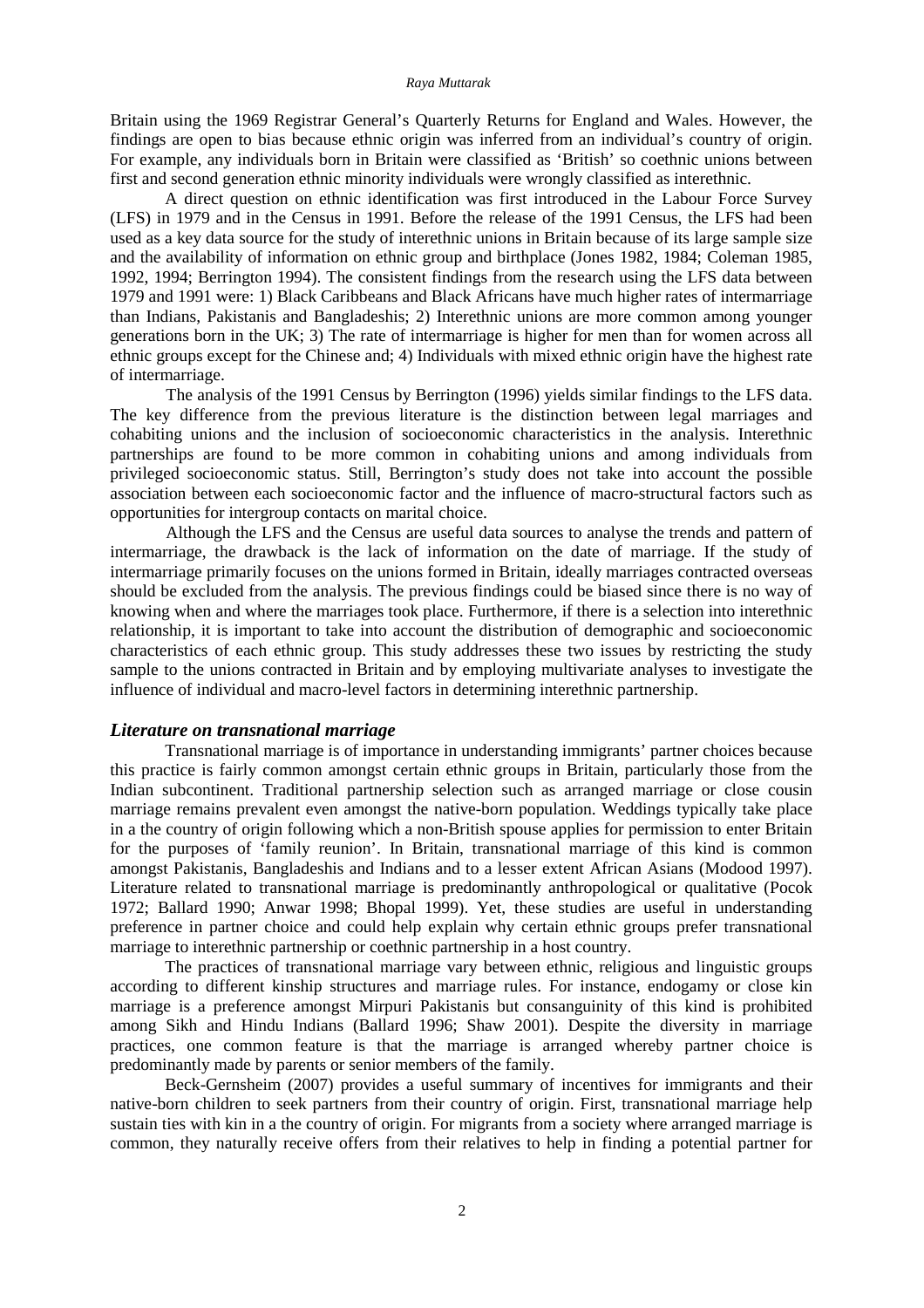their sons and daughters. Loyalty, obligation to kin and the importance of keeping family honour make it difficult to decline such requests (Ballard 1990; Shaw 2001). The arrangement of transnational marriage thus helps strengthen their relationship with kin and secures their social position in their country of origin.

 Second, immigrants can benefit from upward mobility acquired through transnational marriage. Living in a host country with a permanent resident status or citizenship enhances immigrants' social status in the country of origin. Despite having a rural background or low education, immigrants become an attractive marriage partner for those with higher social status in their country of origin. Transnational marriage thus could provide opportunities for social mobility in the country of origin.

 Third, transnational marriage brings about changes in gender relations. For immigrant men of some ethnic groups, having lost their traditional patriarchal power in Western societies, marrying a woman from their country of origin could see a return of their authority (Shaw 2001; Shaw and Charsley 2006). Likewise, for immigrant women, marrying an imported husband not only means that they are able to avoid in-law pressure but they also gain in the balance of power in the family because the women have the advantage in language ability and understanding of the host country while their imported husbands do not.

 Extant literature on transnational marriage provides an understanding of ethno-cultural preference in partner choice. It is clear that transnational marriage remains a common practice amongst several ethnic groups in Britain but its scale and trends are not thoroughly investigated. Also, there is no systematic analysis of characteristics of various immigrant groups who are prone to transnational marriage. This issue will be addressed in this paper.

## **Data**

The empirical analysis is based on the General Household Survey (GHS) which is a continuous national survey conducted on an annual basis since 1971. Each year the GHS covers approximately 9,000 households and about 16,000 adults aged 16 and over in England, Wales and Scotland. The individual questionnaire covers detailed information on demographic characteristics, educational history, family history and the de facto marital status of each individual including relationships to other members in a household. This enables us to identify a couple(s) in a household and retain information on both the individual respondent and spouse. In this study, the data from the years 1988–2006 are merged<sup>1</sup> in order to gain a sufficient number of ethnic minorities to perform statistical analysis and investigate the trends of intermarriage over time.

The main advantage of the GHS is the availability of the information on dates of marriage and cohabitation and year of arrival into the UK. This enables us to exclude from the sample partnerships contracted overseas, while previous studies of interethnic unions in Britain did not enable this. Partnerships formed overseas are embedded in a different demographic and socioeconomic context from partnerships formed in the UK. The sample selected for this study is therefore restricted to partnerships that were contracted in the UK in order to avoid this bias. The analysis is also further limited to immigrants or their partners who had resided in the UK for at least five years. This allows us to ensure that partnership formation is influenced by observed characteristics in the survey and not by other influences from abroad.

The ethnic categories are derived from a self-identification ethnic question in the GHS. The ethnic classification in the GHS is not consistent and has changed over time so the guidelines of the Economic and Social Data Service (ESDS) are followed in order to derive a consistent ethnicity variable<sup>2</sup>. In this study, ethnic groups are classified into ten categories: White British, White Other, Black Caribbean, Black African, Indian, Pakistani, Bangladeshi, Chinese, mixed and other ethnic group. Since the GHS asks detailed questions on marriage and family only for respondents age

<sup>&</sup>lt;sup>1</sup> This includes continuous data for each year, except for the year 1997-1998 when the survey was reviewed and 1999-2000 when the survey was redeveloped.

<sup>2</sup> The guideline for creating a consistent ethnic variable in the GHS is available from <http://www.esds.ac.uk/government/dv/ethnicity/GHS/index.asp>.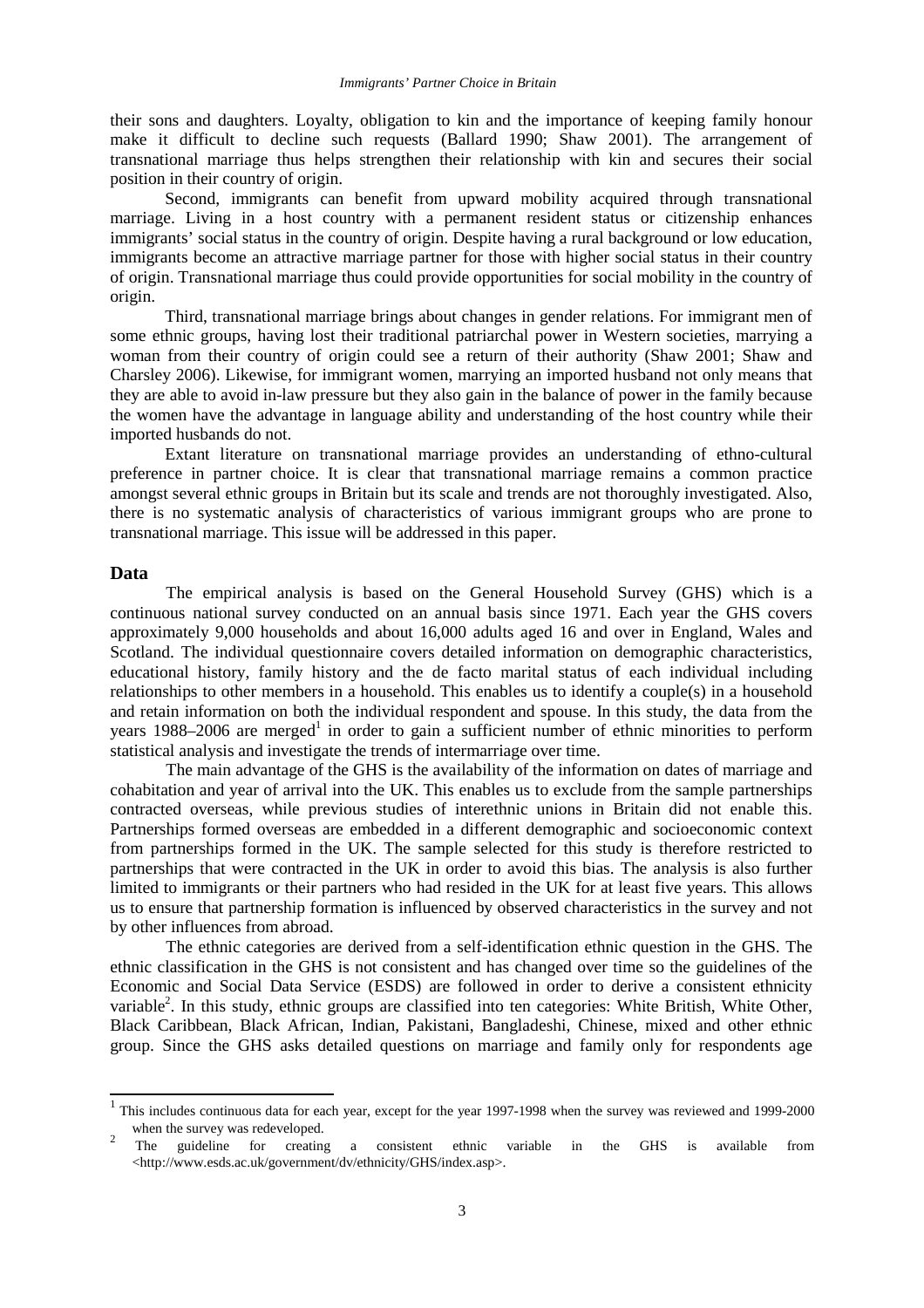#### *Raya Muttarak*

between 16–59 years of age, this study is restricted to the sample of respondents in this age group. This leads to the sample of 121,964 individuals of whom 5,213 are from minority ethnic groups.

The main drawback of using the GHS for the study of interethnic unions is that all diversities within and between ethnic groups cannot be captured beyond the main ethnic categories available in the data. There is no information on religion, which is one key factor determining intermarriage patterns. Generally, there is an endogeneity issue in investigating the effect of religion on intermarriage because it is not possible to identify whether an individual converts to a religion of a spouse after marriage. This requires large-scale longitudinal data that follows the same individual over time and allows us to identify individuals' characteristics before and after marriage. Unfortunately, such data is not yet available in Britain.

Another problem of the GHS concerns ethnic categorisation, specifically the category 'mixed' ethnicity. Any individuals with mixed parentage are classified into 'mixed' ethnic group. In fact, 'mixed' is not an ethnic group and there is substantial diversity amongst individuals with mixed parentage. However, not until 2001 were respondents provided with four options of mixed-ethnic category e.g. mixed white-Black Caribbean and mixed white-Asian in the GHS. Therefore, in this study, diversity cannot be distinguished within mixed ethnic category, at least not in the surveys that were carried out before 2001.

Despite these disadvantages, the GHS remains a useful data source to study interethnic unions in Britain. Rich information on marriage and family and the continuity of the survey over time allow us to investigate trends and patterns of immigrants' partnership formation in Britain taking account of the distribution of demographic and socioeconomic characteristics of each ethnic group for the first time.

## **Methods**

 This paper aims to explore immigrants' partnership formation patterns focusing on interethnic, coethnic and transnational marriage. An analysis is made of trends and patterns of partnerships across ethnic groups and generations overtime. The effects of underlying individual and macro-level factors in shaping marital choice are also examined. The multivariate models predicting the likelihood of intermarriage and transnational marriage are logistic and multinomial regression. Outcome variable and independent variables are discussed below.

#### *Dependent variable*

The outcome of interest in this paper is immigrants' partner choice, which is divided into five types of union.

1) Interethnic union is defined as a partnership between an ethnic minority member with a native person (White British).

2) Coethnic transnational union is defined as a partnership between members of the same ethnic group where one partner was born in Britain or immigrated to Britain before the age of 13 and one partner was born abroad.

3) Coethnic union in Britain is defined as a partnership between members of the same ethnic group where both partners were born in Britain or immigrated to Britain before the age of 13.

4) Coethnic union abroad is defined as a partnership between members of the same ethnic group where both partners were born outside Britain.

5) Interethnic union with other ethnic groups is defined as a marriage or cohabitation between an ethnic minority male and female who belong to different ethnic groups.

## *Independent variables*

## *Individual-level characteristics*

*Generation* is divided into four categories. Second generation refers to individuals who were born in Britain; 1.5 generation refers to individuals born outside Britain who are further divided into two groups: a) those who immigrated to Britain at the age of 6 or younger; and b) those immigrated to Britain between the ages of 7 and 12; and first generation refers to respondents who were born outside Britain and immigrated to Britain at age 13 or older.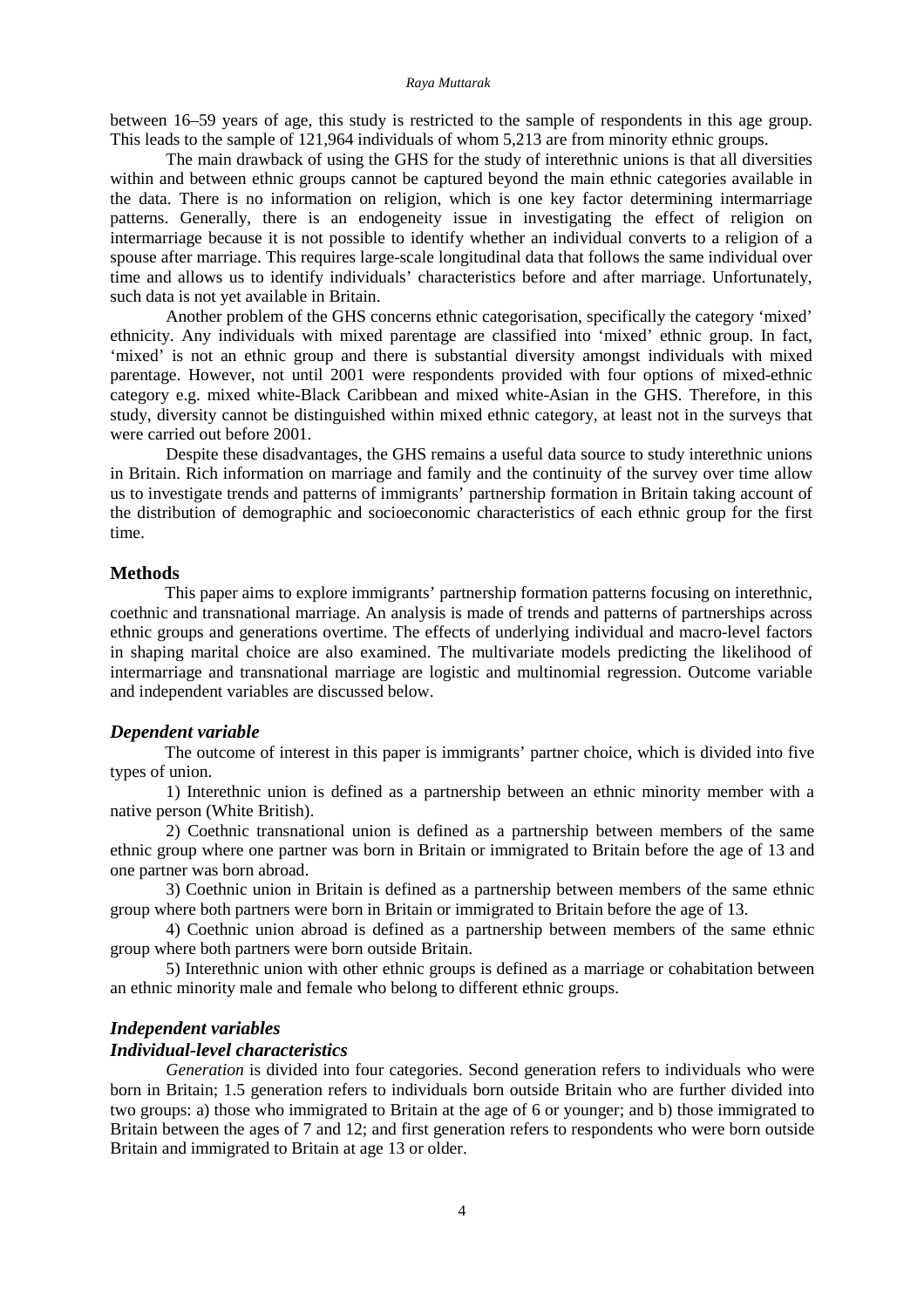*Age at union*: later age at union indicates greater independence on partner selection, maturity and possibly more opportunity to be exposed to different populations (Lievens 1998). The probability of intermarriage is thus expected to rise with age of marriage and vice versa for the likelihood of transnational marriage. Age at union is divided into seven age groups: 18 or less, 19-24, 25-29, 30-34, 35-39, 40-44 and 45 and older.

*Year started union*: the increasingly favourable attitudes towards intermarriage (Rothon and Heath 2003; Ford 2007) and the increasing size of the ethnic minority population since the 1960s (Peach 1996) are expected to raise opportunities for intergroup contacts and consequently rates of intermarriage. Year started refers to the year in which the union took place and is divided into six time periods: 1950s, 1960s, 1970s, 1980s, 1990s and 2000s.

*Marital status*: interethnic union is found to be more common in non-traditional forms of partnerships like cohabitation or remarriage because there is a selection of non-traditional and nonreligious individuals in these partnerships (Thornton et al. 1992; Clarkberg et al. 1995). Marital status is divided into four categories: first marriage, cohabiting union never married, cohabiting union (separated/divorced) and remarriage.

*Educational qualification<sup>3</sup>* : is commonly found to have a positive effect on intermarriage (Kalmijn 1998; Lehrer 1998). Yet, having a higher level of education is also found to reduce the chance of intermarriage for some groups (O'Leary and Finnäs 2002). Educational qualification is divided into three categories: no qualification, low and intermediate qualification, and high qualification.

## *Homogamy*

The effects of assortative mating is also examined in terms of age and education on intermarriage and transnational marriage. The literature on ethnic intermarriage has found that educational assortative mating weakens the degree of ethnic barriers in white-ethnic minority unions (Kalmijn 1993; Qian 1997; Qian and Lichter 2007). If this is true, we should expect to find that couples in interethnic unions are likely to be homogenous in terms of the level of educational attainment. Alternatively, the status exchange theory implies that in interethnic unions, immigrants are more likely to marry downwards while the natives are more likely to marry upwards as an exchange between socioeconomic status and racial/ethnic status (Merton 1941). If this theory holds true, we should expect to find intermarried immigrants having a higher level of educational attainment than their native partners.

*Educational homogamy* is divided into three categories: male partner has a higher level of education, male and female partners have the same level of education and male partner has a lower level of education.

*Age homogamy* is divided into three categories: male partner is older, male and female partners have the same age and male partner is younger.

### *Macro-level variables*

 $\overline{a}$ 

*White-coethnic ratio*: The social structure theory suggests that the chance for a member of a minority group to form an interethnic partnership depends upon the number of coethnic members as well as the degree to which the ethnic group is segregated geographically from the native population (Blau 1977; Peach 1980; Blau, Blum and Schwartz 1982). Area ethnic composition is measured as:

White – coefficient ratio 
$$
\frac{e}{k} = \frac{n_c^w}{n_c^e}
$$

 $3$  Educational qualification is classified into three categories: 1) high qualification includes NVQ Levels 4 and 5 (e.g. higher degree, degree, nursing, teaching and higher qualifications); 2) intermediate and low qualification includes NVQ Levels 1, 2 and 3 (e.g. gce a-levels, gcse, foreign qualifications and other qualifications); and 3) no qualifications includes those with no qualification, never went to school and missing information. The definition of each level of educational qualification is available from <http://www.celsius.lshtm.ac.uk/newDataDict/dddrill2k.php?varname=HLQP0& sqlname=ME01>.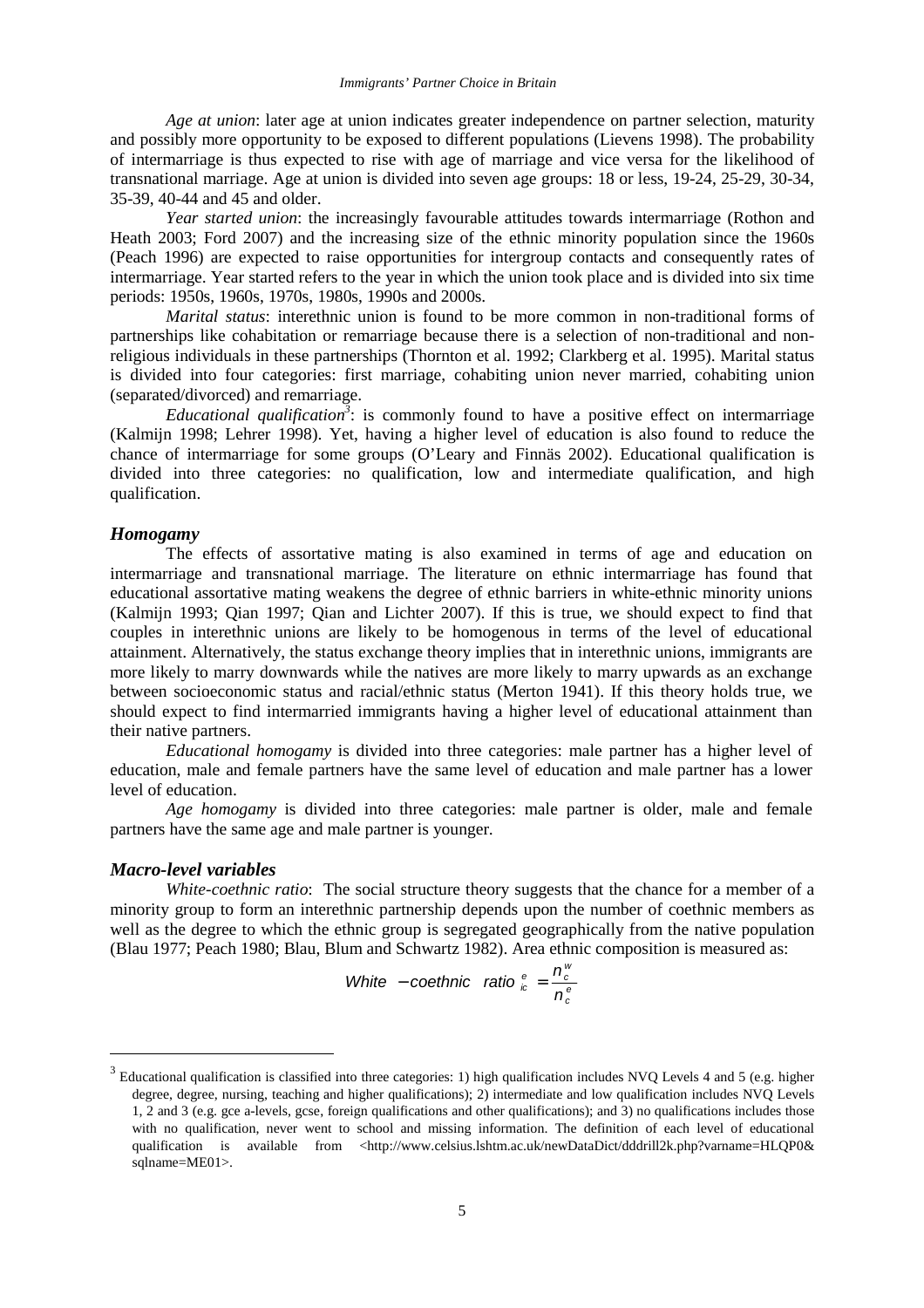#### *Raya Muttarak*

where the White coethnic ratio of individual *i* from ethnic group *e* equals the ratio of the number of whites *w* in region *c* to the number of members from ethnic group *e* in region *c*. The log of group size is taken in order to reduce the degree of skewness. We calculate the relative population size of an ethnic group at the government office region level<sup>4</sup> rather than the national one because ethnic heterogeneity which influences the chance to encounter members of other ethnic groups is more substantial in a small geographical unit.

*Sex ratio*: This is a crucial factor in the heterosexual marriage market. For example, if men outnumber women in a particular ethnic group, the skewed sex ratio will drive men to seek eligible partners outside their own ethnic group or not marry at all. Sex ratio is measured at the regional level rather than the national level since partnerships are more likely to be formed locally. The sex ratio for an individual *i* is defined as:

$$
Sex ratio_{\text{dec}}^f = \frac{n_{\text{ec}}^m}{n_{\text{ec}}^f}
$$

where  $n_{ec}^{m}$  and  $n_{ec}^{f}$  are the number of males and females, respectively, from ethnic group *e* living in region *c*. A sex ratio greater than 1 indicates that the number of men from ethnic group *e* living in region *c* exceeds that of women from ethnic group *e* living in region *c*. This could promote out-group marriage for men and in-group marriage for women. The log transformation of sex ratio is used to reduce skewness.

## **Descriptive results**

 $\overline{a}$ 

The trends of interethnic unions between White British and ethnic minority members over the periods when partnerships were formed and birth cohorts are illustrated in this section as presented in Figures 1 and 2 respectively. The distribution of types of unions by ethnic groups and generation for men and women are further examined in Tables 1 and 2 respectively.

 Both Figures 1 and 2 suggest that interethnic unions between White British and members of minority ethnic groups are increasing. It is evident that the proportion of White British ethnic minority unions rises in a linear trend with the periods the partnerships were formed. The more recent the periods the partnerships started, the more likely that the partnerships are interethnic ones. Similarly, those born in recent cohorts are also more likely to be in interethnic unions compared to those born in earlier periods. The increase in interethnic partnerships in recent marriage/cohabitation cohorts and birth cohorts could be due to the general change in more favourable attitudes towards interethnic partnerships together with the increasing numbers of the ethnic minority population especially the second generation in Britain.

## [Figures 1 and 2: about here]

 Next, partnership patterns by gender, ethnicity and generation are investigated as illustrated in Tables 1 and 2.

## [Tables 1 and 2:about here]

*Interethnic unions with native.* **For White British, those born outside the UK (first generation) seem to have higher rates of interethnic unions than those born in the UK. The rates of interethnic unions for White British men and women are not significantly different from one another. As for minority ethnic groups, generally men have higher rates of interethnic union than women except for Chinese, mixed and other ethnic groups. Unsurprisingly, the association between generation and interethnic partnership is positive, i.e. those born in Britain have the** 

<sup>&</sup>lt;sup>4</sup> Ideally, we would like to use a more detailed geographical variable such as a ward or county level. Yet, government office region is the most detailed geographical information available in the GHS.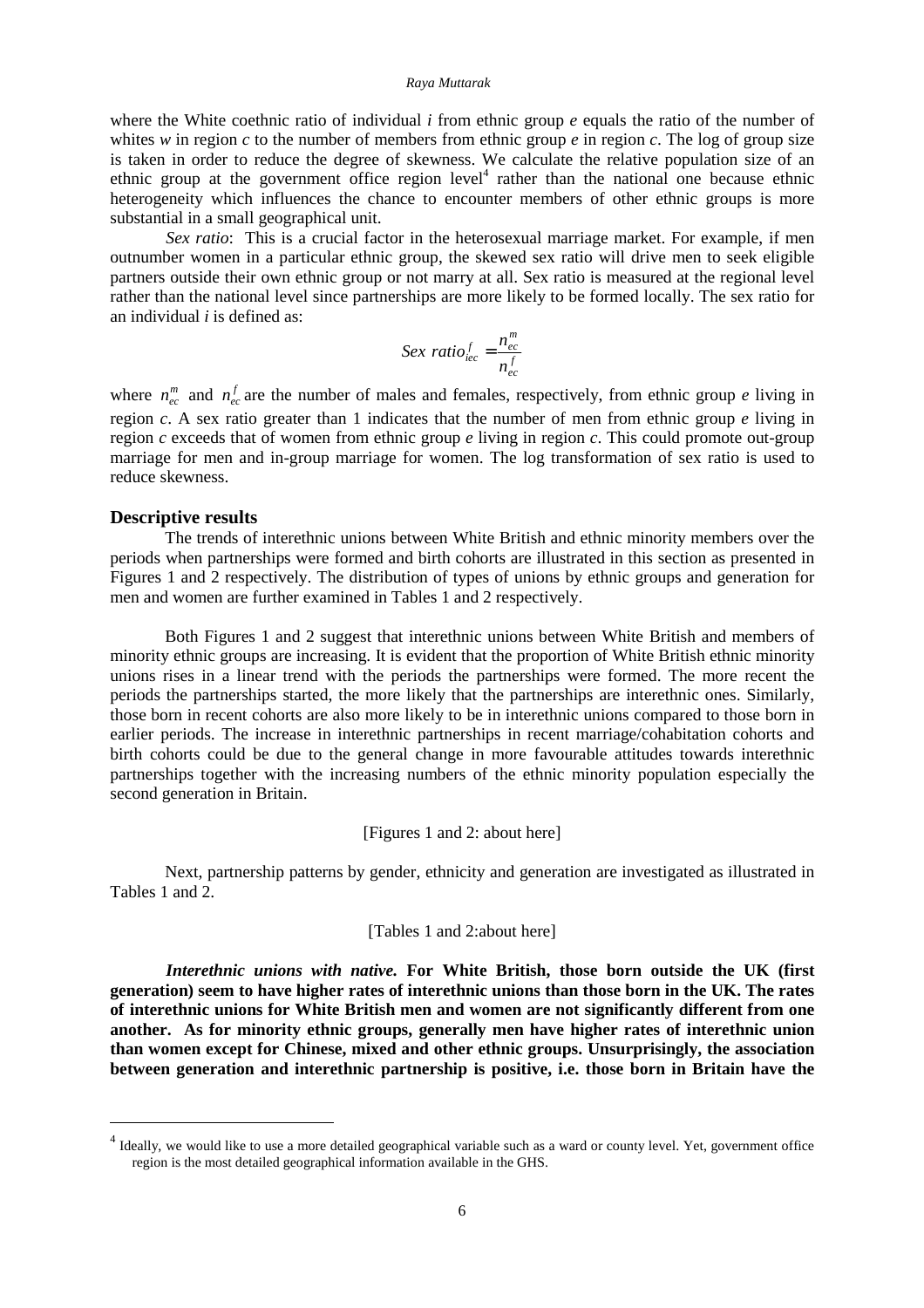**highest rates of interethnic unions followed by those who immigrated to the UK at young age. The first generation has the lowest rates of intermarriage.** 

**There is substantial ethnic diversity in interethnic union patterns. Unsurprisingly, both men and women with mixed ethnic origin have the highest rates of interethnic unions with natives. Around four-fifths of mixed ethnic individuals born in the UK have White British partners. The rates of interethnic unions with natives are also high for those from other ethnic groups. Since other ethnic groups comprise individuals from diverse ethnic groups who do not belong to major ethnic groups, it is rather difficult to interpret the result. Black Caribbean men and Chinese women also have strikingly high rates of interethnic unions with a native partner especially for those born in the UK. More than half of second generation Black Caribbean men and Chinese women are married to/cohabiting with a White British partner. The proportion of intermarried Black Africans is lower than that of Black Caribbean but is much higher than that of South Asians. Indians have higher rates of interethnic union with natives than Pakistanis and Bangladeshis but even so the intermarriage rate for the former is well below 15 percent. Less than 10 percent of Pakistanis and Bangladeshis are intermarried. Especially for Pakistani and Bangladeshi women born abroad, almost virtually none of them have a native spouse.** 

*Coethnic unions.* Coethnic union is the most common type of partnership for all ethnic groups apart from individuals with mixed ethnic origin. For the first generation, the vast majority is married to/cohabiting with a coethnic partner who was also born abroad. The partnership pattern changes slightly for the 1.5 generation for Pakistanis, Bangladeshis, Black Africans and Chinese. For these ethnic groups, the 1.5 generation remain predominantly partnered with a coethnic spouse from abroad. Yet, for Indians, the coethnic partnership with a spouse born in the UK/arrived in the UK before age 13 becomes as common as a coethnic partnership with a spouse born abroad. Similarly, approximately half of 1.5 generation Black Caribbean are married to/cohabiting with a coethnic spouse born in the UK/arrived in the UK before age 13. Besides, one-third of Black Caribbean men from 1.5 generation have a White British partner. This shows that Black Caribbeans tend to choose a partner found locally as opposed to importing a spouse from abroad.

 For the second generation, for most ethnic groups, the rates of coethnic transnational partnership are higher for women than for men. Unsurprisingly, coethnic transnational union is common amongst South Asians especially for Pakistanis and Bangladeshis. As much as two-thirds of UK-born Pakistani and Bangladeshi women are married to a spouse born abroad. Almost half of second generation Black African and Chinese are in coethnic transnational partnership although the sample of UK-born Chinese is fairly small and therefore needs to be interpreted with caution. The majority of second generation Black Caribbean men and women, on the other hand, are intermarried with a native partner. In the case that they are in a coethnic partnership, it is more likely to be with a partner who was also born in the UK.

*Interethnic unions with other ethnic groups.* There is not much variation between generations and gender in the rates of interethnic union with other ethnic groups. Generally, for most ethnic groups the rates of interethnic union with a White British partner is higher than the rates of interethnic union with a partner from other ethnic groups. However, for Pakistanis and Bangladeshis, particularly the first generation, the rates of interethnic union with other ethnic groups is higher than that with White British. When examining the ethnic origins of a partner of those in interethnic unions (see Appendix A), it appears that a partner is likely to come from an ethnic group with a fairly similar cultural background. For instance, an interethnic union amongst South Asians (Indians, Pakistanis and Bangladeshis) and an interethnic union amongst blacks (Black Caribbean and Black Africans) is more common than the union across groups.

The descriptive results suggest that interethnic unions between White British and members of minority ethnic groups are rising in the UK as can be seen from the higher rates of intermarriage in recent marriage/cohabiting cohorts and birth cohorts along with the growing number of minority ethnic population born in the UK. Meanwhile, there are substantial ethnic and gender differences in partner choice. Interethnic unions with a native partner are more common amongst ethnic minority men than women whereas coethnic transnational partnerships are more frequent amongst ethnic minority women than men. South Asians have the lowest rates of interethnic union with White British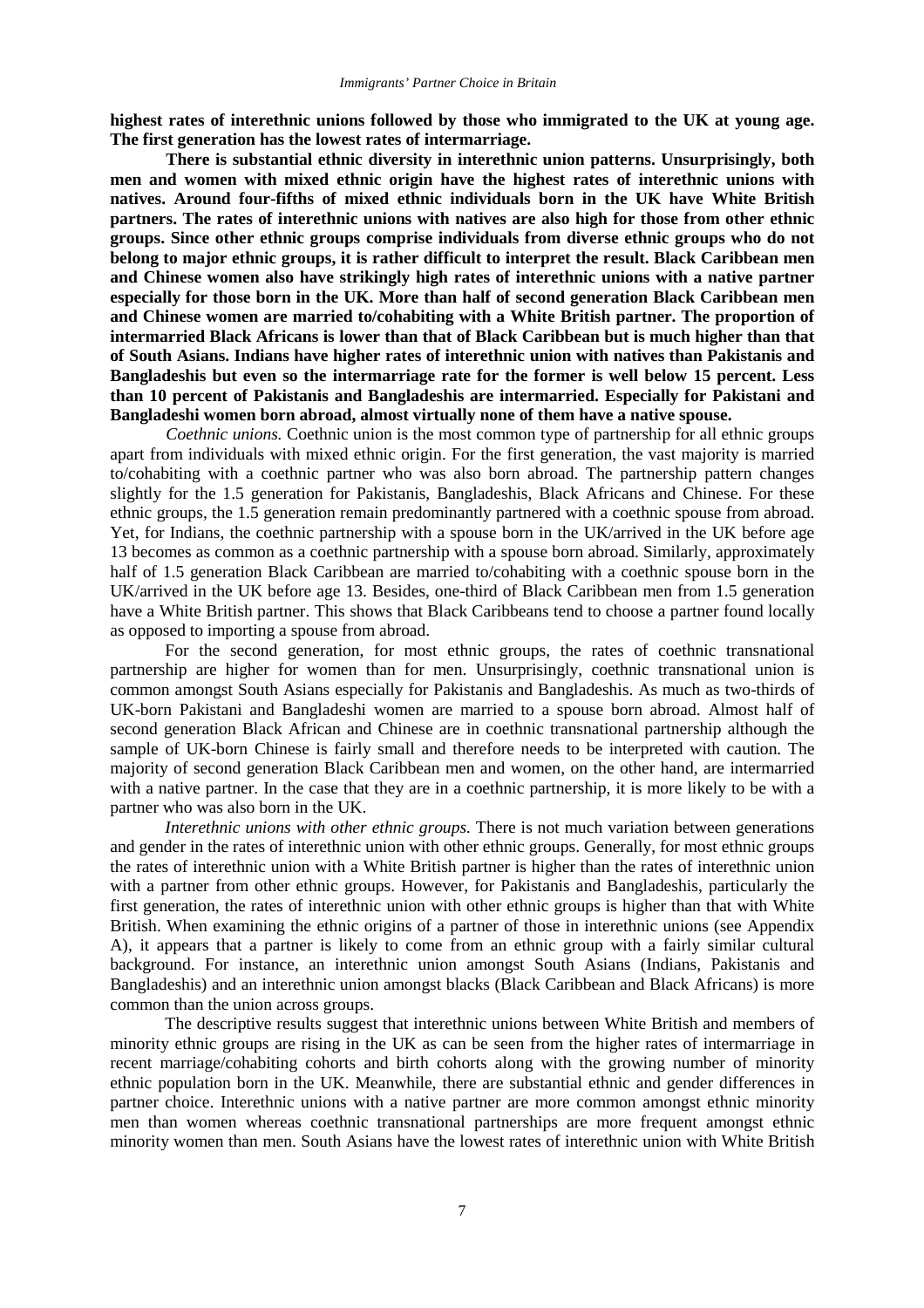#### *Raya Muttarak*

and this corresponds with their highest rates of coethnic transnational partnerships. Those with mixed ethnic origins unsurprisingly have the highest rates of interethnic partnerships with a White British partner followed by Black Caribbean men and Chinese women.

This finding nevertheless might not hold true if we take into account other attributes. For example, Chinese women have high rates of intermarriage possibly because they also tend to have a high level of educational attainment. Subsequently, in the next section, multivariate analysis is employed to examine what factors contribute to different patterns of marital choice and also to investigate whether ethnic and gender differentials in partnership patterns remain after controlling for demographic, socioeconomic and macro-level characteristics.

## **Multivariate results**

## *Probability of being in interethnic unions with White British*

Tables 3 presents the results from logistic regression estimates predicting the likelihood of interethnic unions with White British for ethnic minority men and women. Generally, the effects of generation, age at marriage, marital status, educational qualification and macro-level characteristics on the propensity for having a White British partner appear in a similar direction for both men and women. While immigrants born abroad who arrived in the UK before the age of 7 have a similar propensity to intermarry to the second generation, their counterparts who arrived in the UK at the age of 7 or older are significantly less likely to have a native partner. Ethnic minority men and women who started their current union at an older age are also significantly more likely to be in an interethnic union with a native partner. It can be explained that those who formed a partnership at a young age are less independent and are subject to family influence in partner choice which tends to be a preference for a coethnic partner.

Besides, the effects of age at union on intermarriage could also be correlated with the effects of marital status. Compared to first marriage, cohabiting unions, especially amongst those who were divorced/separated, and remarriage are significantly more likely to be an interethnic partnership. Since remarriage or cohabiting unions of divorced/separated individuals are not one's first partnership, naturally these individuals are older in their current partnership compared to those in their first marriage. This might also explain why age at union has a positive relationship with the propensity to intermarry with a native partner.

The effect of the area ethnic composition appears in an expected direction. The higher the proportion of White British to coethnic members in a region of residence, the higher the likelihood of intermarriage with a White British partner. However, there is an endogeneity problem in this analysis because intermarried individuals might have moved to a more or less ethnically segregated residential area after marriage. The robustness of these findings are checked by selecting only a subsample of married individuals who did not change address before and after partnerships (thus assuming that the area ethnic composition represents White-coethnic ratio before partnerships were formed) and replicating the analysis in Table 3 (results are available upon request). The result is consistent and area ethnic composition remains a significant predictor of interethnic union with White British.

## [Table 3 about here]

Another problem is that in the GHS data, the smallest geographical variable available is measured at the government office region, which basically divides Britain into twelve regions. Although the measurement is rather crude, these findings correspond with that of Muttarak (2007: 27- 8) whereby a smaller geographical union (county level) is used and the area ethnic composition is measured before the partnerships were formed. This finding thus confirms the hypothesis that the opportunity for an ethnic member to meet and marry a native partner depends upon their relative group size to that of a native population in the area of residence.

The effect of sex ratio on the probability of having a White British partner is statistically significant at the .10 level for ethnic minority men and appears in an expected direction. The higher the number of coethnic men in a region of residence, the higher the likelihood of having a White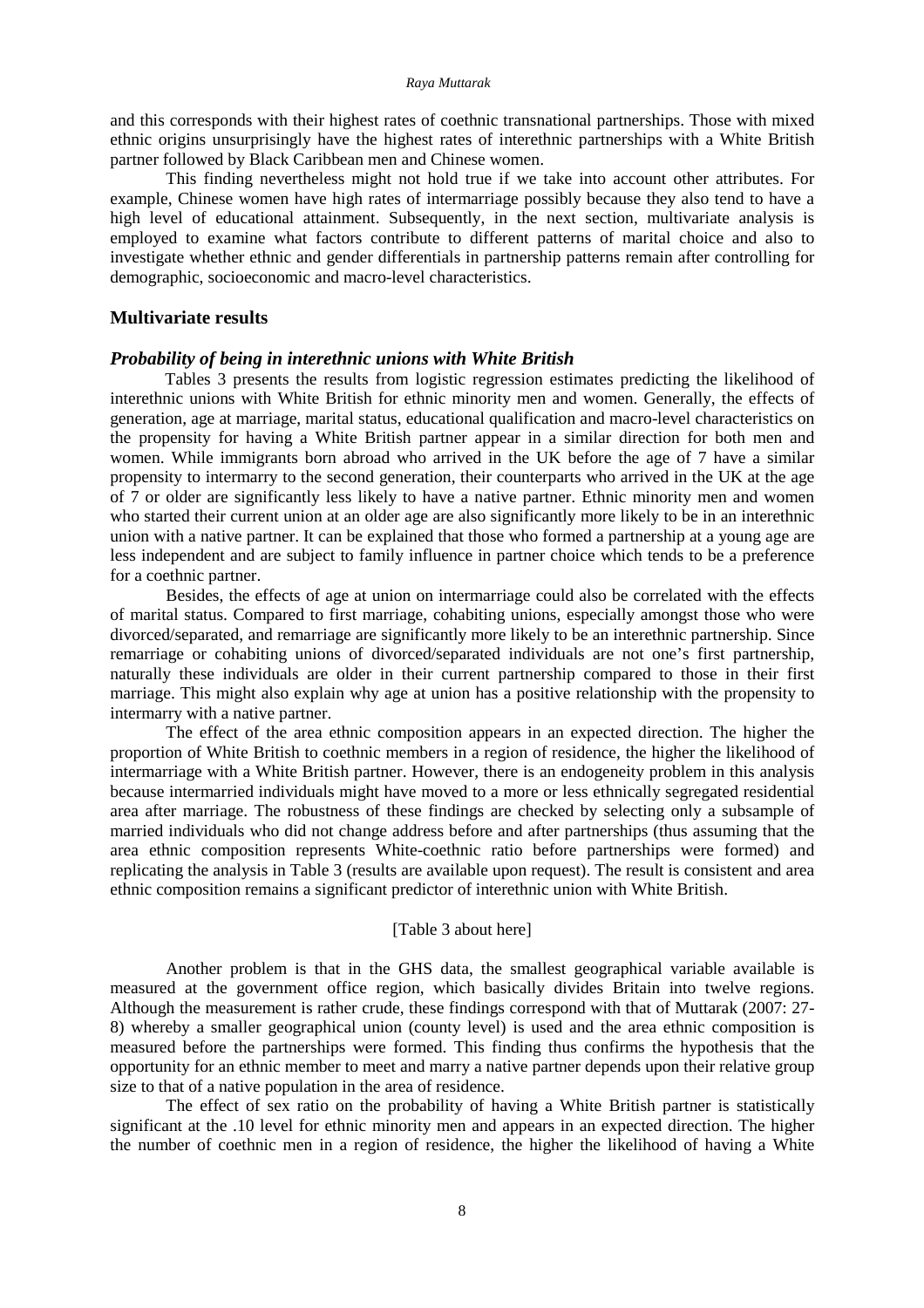British woman as a partner. This result also reflects the importance of opportunity structure in one's partner choice.

As expected, the highly educated are more likely to intermarry with a native partner than their less educated counterparts. This finding raises a subsequent question whether this is a result from educational assortative mating (both intermarried White British and ethnic minorities are highly educated) or does it represent social status exchange behaviour (intermarried ethnic minorities have higher educational attainment than their White British partners). Our findings however seem to contrast both hypotheses. There is no evidence that male and female partners with the same level of educational qualifications are more likely to be in an interethnic partnership. Intermarried ethnic minorities were not found to be more likely to have higher educational qualifications than their White British partners. In fact, in the case of ethnic minority women, the partnership where a male partner has a higher educational qualification is significantly more likely to be an interethnic one.

Interestingly, for age homogamy, a union where a female partner is older than a male partner is likely to be an interethnic one. It is possible that intermarried ethnic minority and White British women are less traditional individuals, thus they are more likely to intermarry and less likely to be concerned about age difference in a couple where a female partner is older than a male partner.

Controlling for relevant individual and macro-level characteristics, ethnicity remains a significant predictor for the propensity to have a native partner. Compared to Indians which is a reference group, Pakistanis and Bangladeshis are significantly less likely to intermarry while Black Caribbean and individuals from mixed and other ethnic groups are significantly more likely to have a White British partner than Indians. Chinese women are also more likely to intermarry with a White British man than Indian women. Ethnic diversity in intermarriage patterns remains prevalent even after taking into account related characteristics.

 Next, is the testing to show whether the effects of educational qualification on the propensity to intermarry with a native partner vary between ethnic groups. Table 4 presents logistic regression estimates of the probability of interethnic union with a White British partner including interaction terms between ethnicity and educational qualification.

## [Table 4: about here]

The interaction terms between ethnicity and educational qualifications are statistically significant suggesting that educational attainment affects the propensity to have a White British partner for each ethnic group diversely. In order to make the results easier to interpret, graphs are plotted of predicted probability of interethnic union with a native partner for each ethnic group and educational qualification holding other covariates at constant<sup>5</sup>. Figures 3 and 4 represent predicted probability of having a White British partner for ethnic minority men and women respectively.

## [Figures 3 and 4: about here]

 Although we previously found that on the average, ethnic minority members with higher qualifications are more likely to have a White British partner than those with lower or no qualifications, this does not apply to all ethnic groups. The positive relationship between educational qualification and the propensity to intermarriage holds true only for Indian men and women. For Black Caribbean and Black African men and women and mixed ethnic women, educational attainment appears to have a reverse relationship with the likelihood of having a native partner. For these groups, those with some qualifications or no qualifications have a higher probability of intermarriage than those with higher qualifications. Pakistanis and particularly Bangladeshis have a very low chance of having a White British partner regardless of the level of educational attainment. For Chinese women,

 $\overline{a}$ 

<sup>&</sup>lt;sup>5</sup> Predicted probabilities are computed with the formula:  $\pi = \frac{\exp(\alpha + x \cdot \beta)}{1 + \exp(\alpha + x' \beta)}$  $\exp(\alpha + x'\beta)$  $\alpha + x' \beta$  $\pi = \frac{\exp(\alpha + x'\beta)}{1 + \exp(\alpha + x')\alpha}$ *x* +  $\exp(\alpha + x')$  $=\frac{\exp(\alpha+x')}{\sqrt{2\pi}}$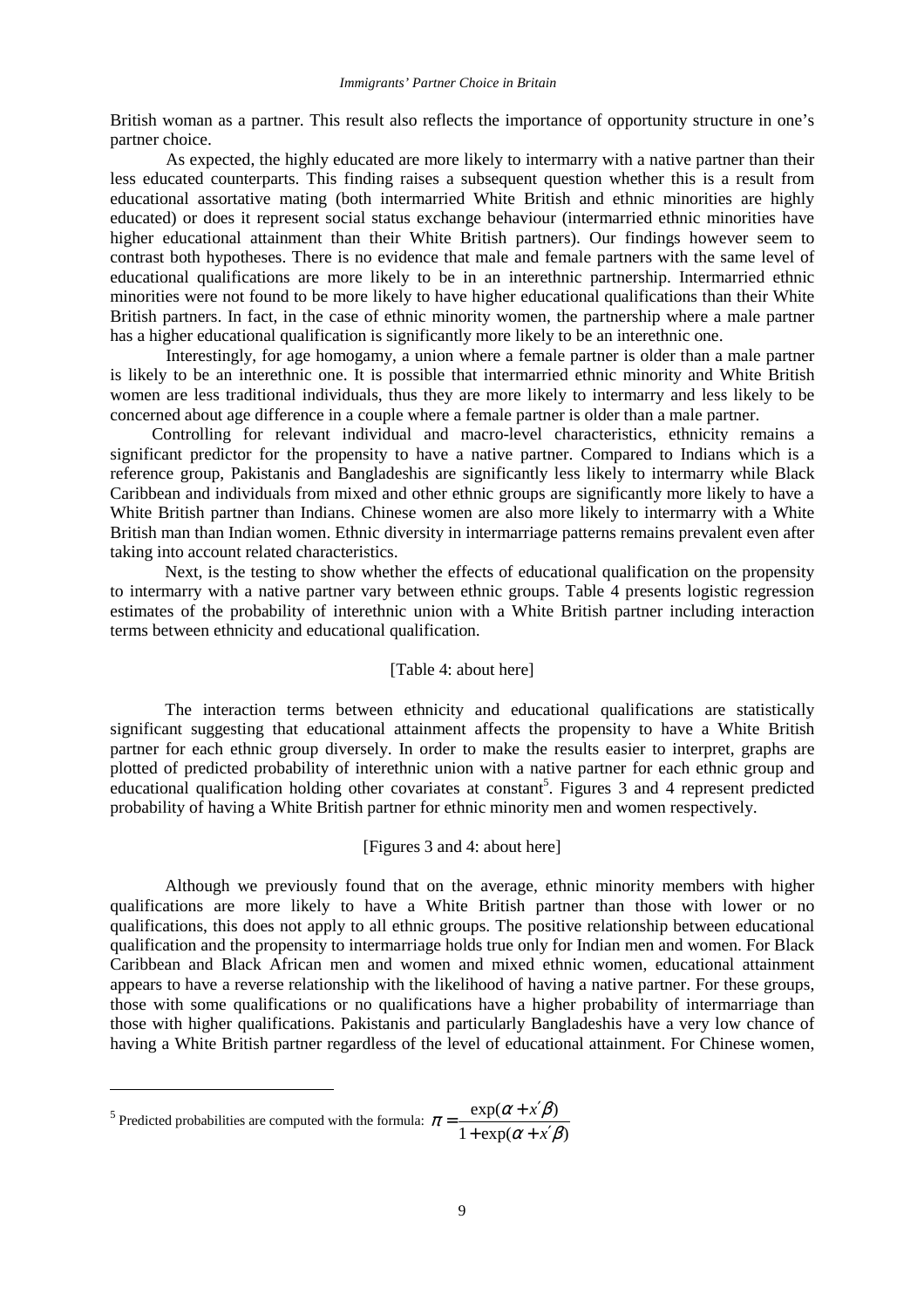those with some qualifications are more likely to have a White British partner than those with high qualifications and no qualifications.

 It seems that the gap between different levels of educational attainment on the propensity to intermarry with a native partner is larger for ethnic minority women than for men. For most ethnic groups except for Indian, women with no or some qualifications are more likely to have a White British partner than their counterparts with high qualifications. This finding corresponds with the effects of educational homogamy found in Table 3 that interethnic unions with White British are more likely to involve male partners with higher educational attainment than female partners.

The analysis of the interactions between educational qualification and ethnicity shows that the positive effects of educational qualification on the propensity to intermarry are not generalisable to all ethnic groups in Britain. There is some ethnic property that drives patterns of partner choice. As discussed earlier, some ethnic groups, especially South Asians, have a preference for arranged marriage and in choosing a spouse from their country of origin. In the next analysis, we examine the underlying factors in partner choice between interethnic partnership with a native, coethnic partnership in the UK and coethnic transnational partnership and investigate whether ethnic differences remain after taking into account relevant characteristics.

## *Probability of being in different unions for second generation*

In this section, the analysis is limited to a sample of the second generation because they have a wider range of partner choices compared to their counterparts born abroad who generally are likely to be in a coethnic partnership with a spouse who was similarly born abroad. A minority ethnic member born in Britain can in practice choose a partner from 1) a native population; 2) coethnic population born in Britain/immigrated to Britain before the age of 13; and 3) coethnic population from country of origin. Here we attempt to explain the determinants of these three partner choices. Since there are three possible outcomes, multinomial logistic regression is employed to estimate a partner choice of the second generation. The base outcome is coethnic partnership with a partner born in Britain or immigrated to Britain before the age of 13. The results are presented in Table 5.

[Table 5: about here]

The effects of individual and macro-level characteristics for the propensity to intermarry with a native partner for the second generation are similar to the results obtained previously from the full sample. Ethnic differentials in intermarriage patterns remain significant both for second generation men and women.

Although we cannot measure directly the effects of cultures and norms on partner choice, the estimated effects of the observables can proxy cultural preference to a certain extent. Second generation men and women who are more likely to be in a coethnic transnational marriage are those who formed a partnership at a very young age and are in their first marriage as opposed to a cohabiting union or remarriage. On the other hand, the effects of age at union and marital status are in an opposite direction for the propensity to have a native partner. This reflects the fact that those in a transnational coethnic partnership tend to follow traditional customs.

In accordance with existing literature (Modood 1997), we also find that transnational coethnic partnership is more common amongst those with no or low educational qualifications compared to the highly educated. As for the effects of educational homogamy, the second generation who are more likely to be in transnational marriage, both men and women alike, have a higher level of educational attainment than their partners. This could be explained by the fact that educational qualifications obtained abroad are normally not recognised or regarded as lower than those obtained in Britain. Thus, imported spouses of both UK-born men and women on the average have a lower level of educational attainment.

We also attempt to understand the family's influence in partner choice. However, this is not directly measurable in our data. Here the effects of parental country of birth on partner choice of the second generation is investigated as this might reflect parental influence in shaping one's preference. We find that individuals whose parents were both born abroad are more likely to marry/cohabit with a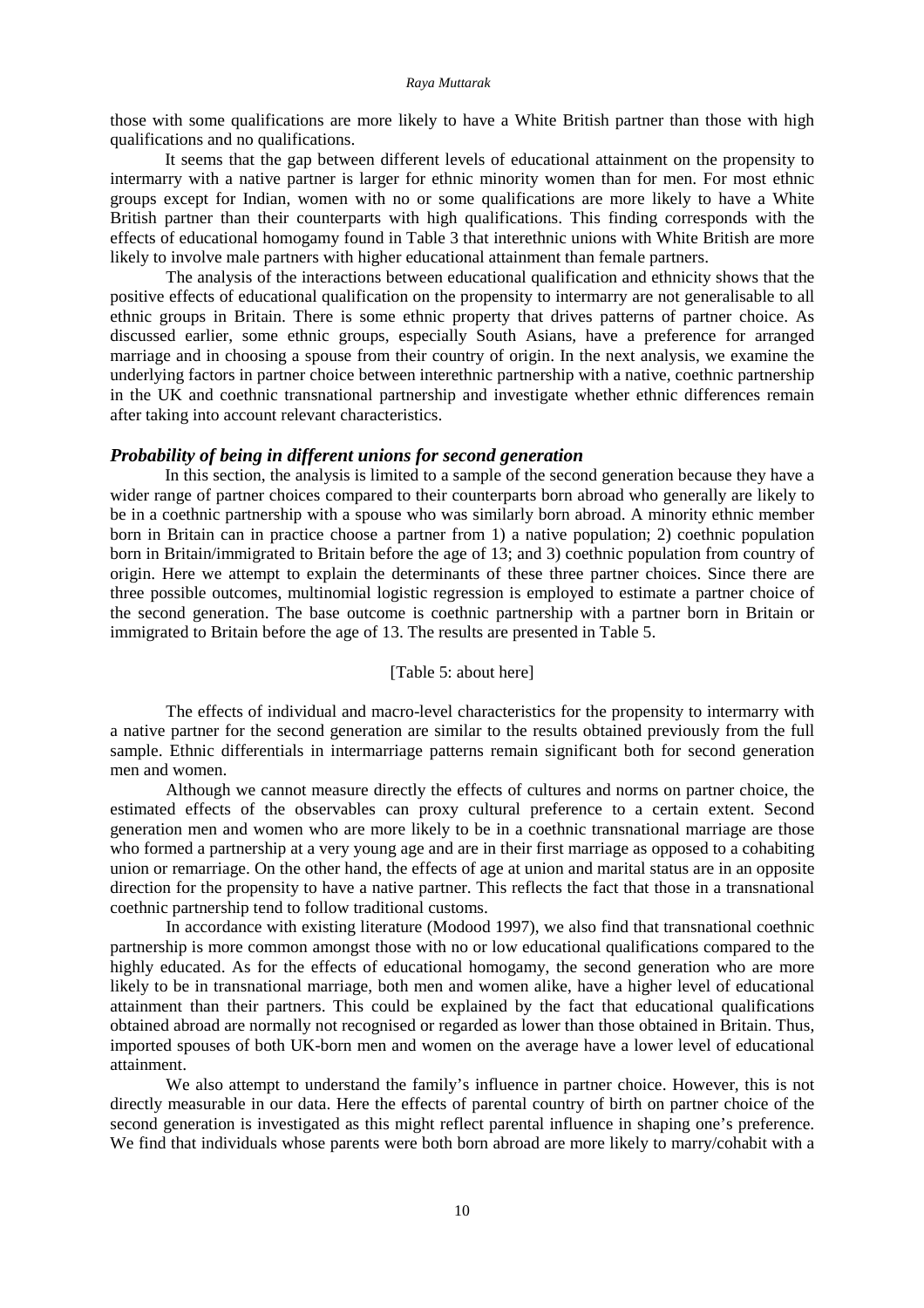coethnic partner from abroad. Having two parents born outside the UK could mean that strong ties with the country of origin and traditional customs are maintained in a family. Thus, these individuals are more likely to adopt transnational marriage practice.

# **Conclusion**

# *Summary of key findings*

The analysis of trends and patterns of family formation of different ethnic groups, gender and generation in Britain can be summarised as the following.

- Interethnic partnerships between natives and immigrants have been and will be increasing along with the growing number of younger generation particularly ethnic minority population born in the UK.
- Ethnic minority men (except for Chinese) are more likely to be in interethnic partnership with a native than their female counterparts. It is explained that traditional family expectation is lower for men than for women and men are generally more geographically mobile. Thus, men have a higher chance of meeting outgroup members and they are more free to form a partnership outside their locality and ethnic group (Bagley 1972a).
- Apart from individual characteristics, the opportunity to meet potential partners plays a key role in shaping one's partner choice as findings are that the number of a native population to coethnic members in a region of residence has a positive relationship with the propensity to intermarry.
- Intermarried ethnic minorities and their native partners are not likely to have the same level of educational qualifications nor does the former necessarily have higher qualifications than the latter. Thus, we do not find clear evidence of educational assortative mating nor social status exchange among intermarried couples.
- Immigrants' partner choice reflects the strength of traditional values. While those who are more likely to be in an interethnic partnership with a native partner tend to form a union at older age and be in cohabiting union or remarriage, their counterparts who are more likely to marry a coethnic partner transnationally and tend to start a union at a very young age and be in first marriage. Age at union, marital status and type of partnership are interrelated and they can indicate one's preference in partnership selection.

# *Discussion of findings*

We find a robust effect of ethnic origins on partner choice and this cannot simply be explained by ethnic differentials in socioeconomic status or macro-structural characteristics. The estimation of the likelihood of having a native partner or having a coethnic transnational partner shows that ethnicity remains a significant determinant of partner choice even when other relevant characteristics are taken into account.

Individuals with mixed ethnic origin are the most likely to have a native partner. But this result is not unexpected given that mixed ethnic individuals also have a native background and living in the UK means that they have a chance to meet native White British more frequently than members of minority ethnic groups. Interestingly, Black Caribbeans, especially men, have the second highest rates of intermarriage and it is not the highly educated who are more likely to have a native partner. A similar finding applies to Black Africans who have a fairly high chance of intermarriage but educational attainment does not have a positive relationship to their chance of having a native partner either. Meanwhile, for Indians, it is those with high educational qualifications who are more likely to intermarry. Partnership formations of Pakistanis and Bangladeshis correspond with their preference in endogamy and arranged marriage described in previous literature (Anwar 1998; Shaw 2001). Interethnic partnership is not common at all for these groups and transnational marriage remains a predominant choice of partner.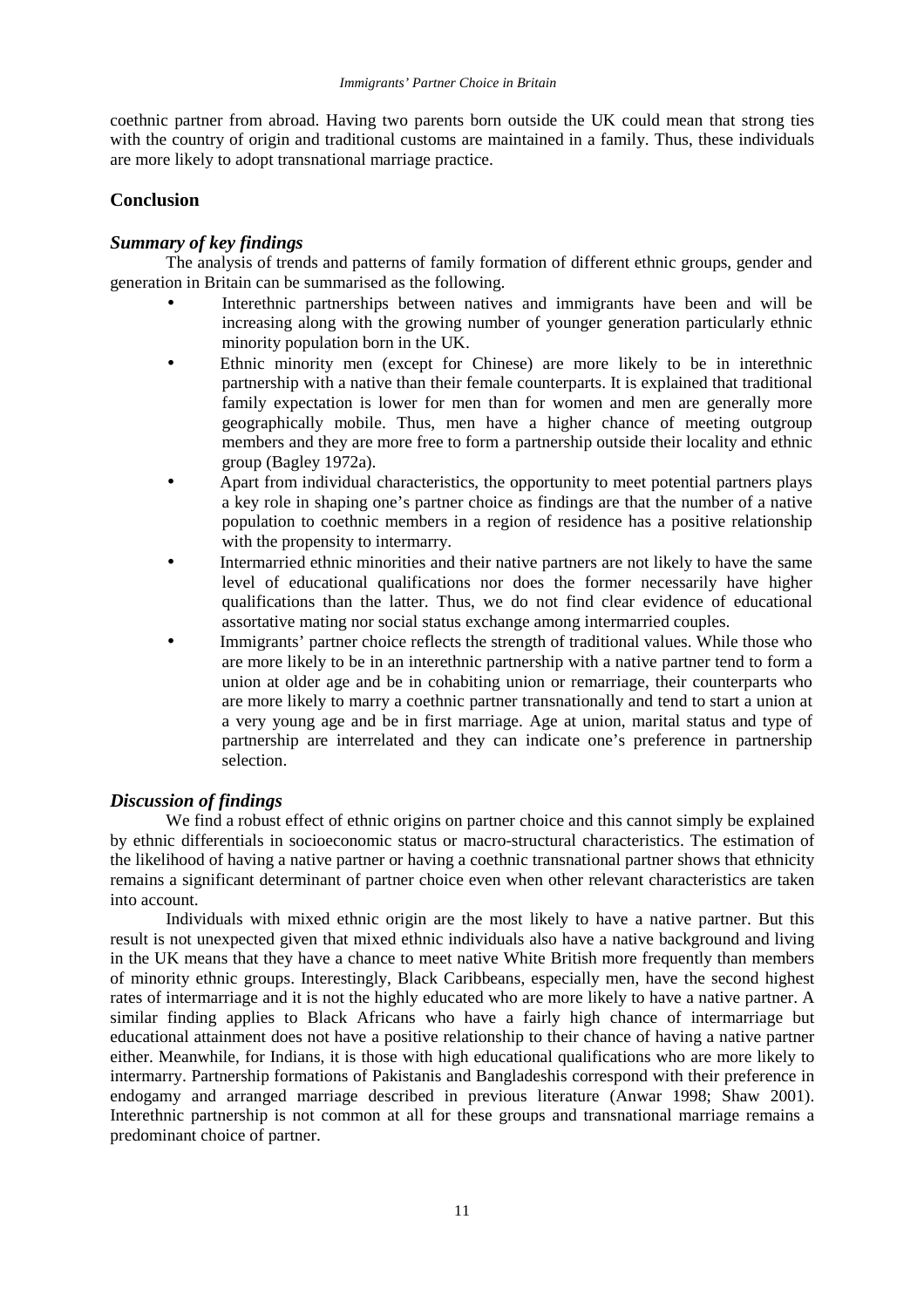This study shows that there are at least three patterns of integration of ethnic minorities in Britain: 1) integration into white working class culture (e.g. Black Caribbean and Black African); 2) the pluralistic model (e.g. Indian); and 3) the economically and socially isolated model (e.g. Pakistani and Bangladeshi).

Using intermarriage as an indicator of integration, Black Caribbean and Black Africans have high rates of partnerships with a native spouse but intermarriage is more common among those with low or no education suggesting assimilation into a pattern that discourages economic advancement. Meanwhile, despite their high educational and economic achievement, Indians remain socially segregated as indicated by their low level of intermarriage. As for Pakistanis and Bangladeshis, they are economically marginal compared to Indians (Peach 2005) and exhibit the lowest rates of intermarriage across all ethnic groups, well below five percent. This suggests that they are both socially and economically segregated.

This paper describes trends and patterns of immigrants' partnership formation in Britain across ethnic groups, gender and generation. Partner choice can be partly explained by socioeconomic and macro-level characteristics but ethnic origin remains a significant predictor of partnership patterns. We identified the influence of ethnicity on partner choice but the question on how ethnic origin shapes one's partnership formation remains unanswered. This points towards future research on the impacts of values, norms and cultural practices on partner selection.

*Raya Muttarak Max Weber Fellow, 2008-2009*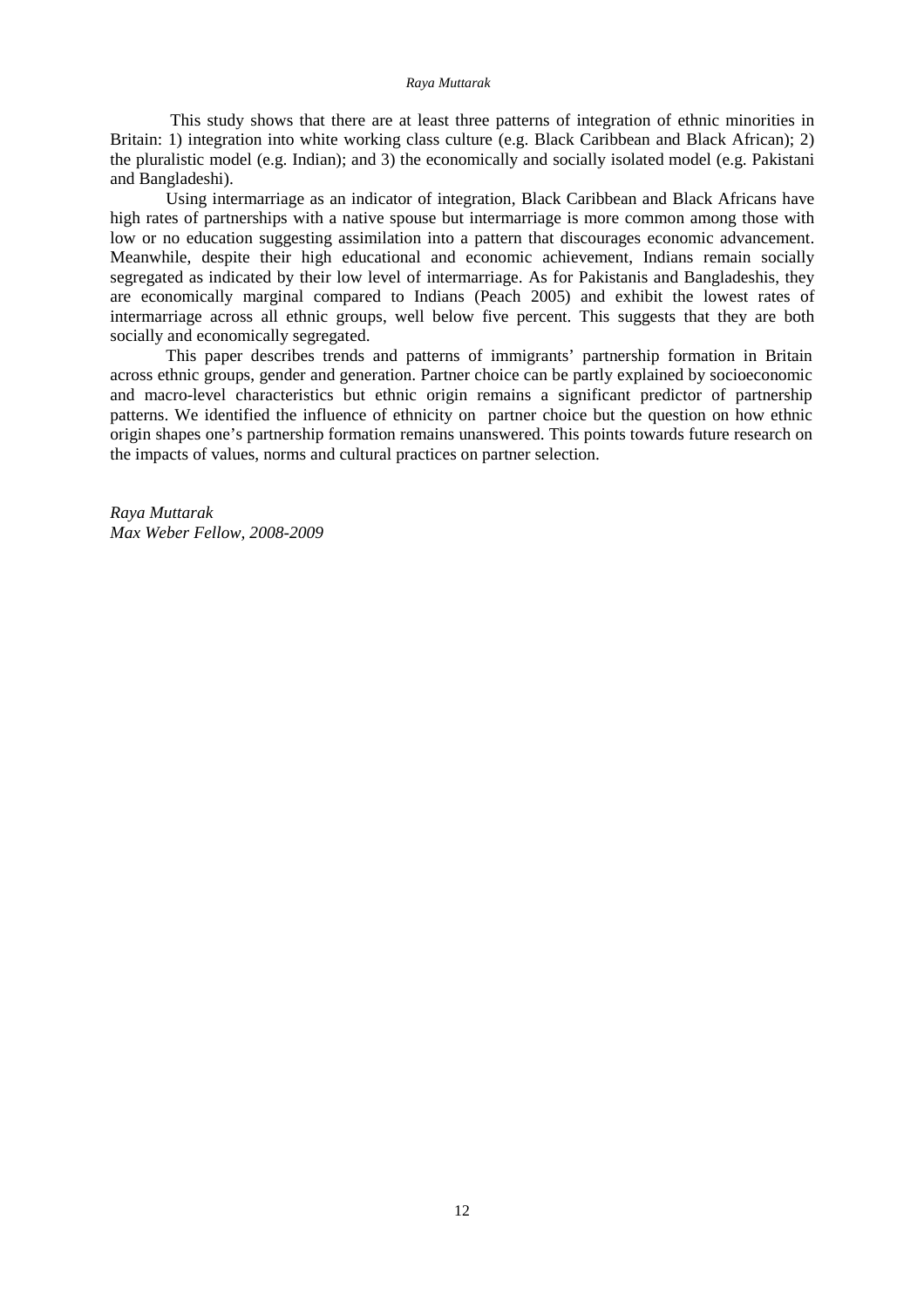# **Figures and Tables**



**Figure 1: Percentage of interethnic unions between White British and ethnic minority members by period a union was formed** 

*Source:* General Household Survey 1988 – 2006

**Figure 2: Percentage of interethnic unions between White British and ethnic minority members by birth cohorts** 



*Source:* General Household Survey 1988 – 2006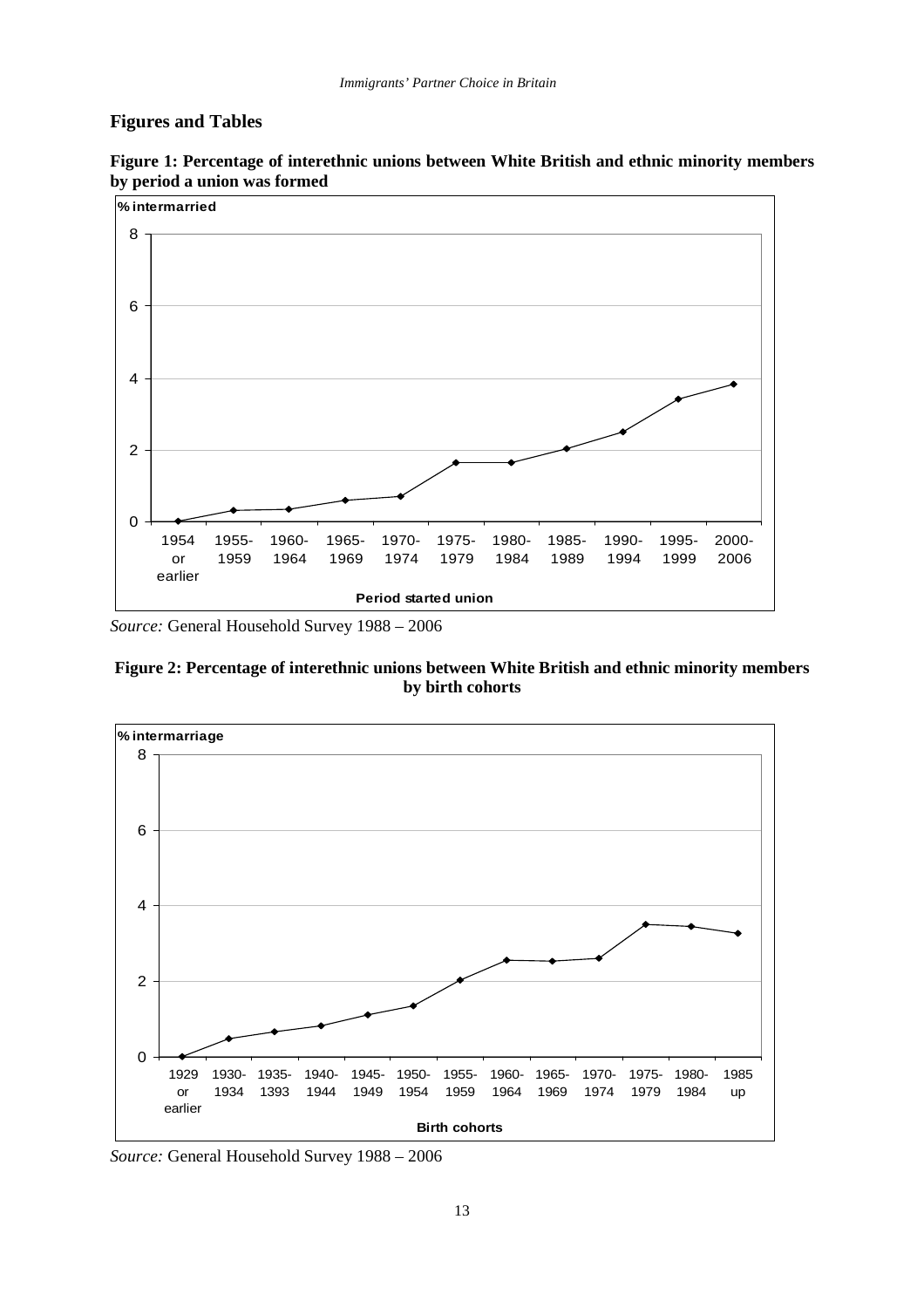



*Source:* General Household Survey 1988 – 2006, calculated from estimated coefficients in Table 4.

# **Figure 4: Predicted probability of interethnic unions with a White British partner for ethnic minority women**



*Source:* General Household Survey 1988 – 2006, calculated from estimated coefficients in Table 4.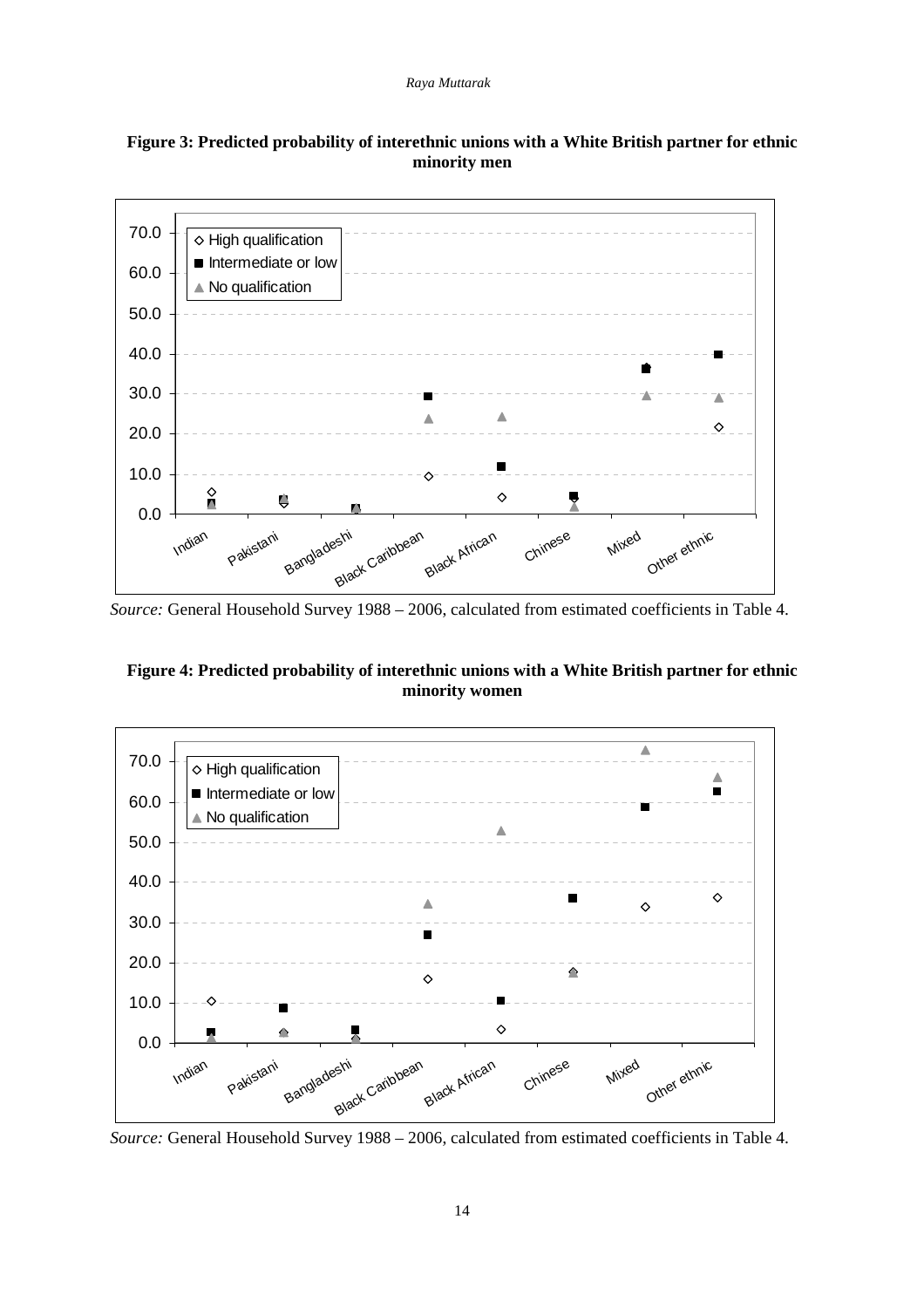# **Table 1: Percentage distribution of types of unions by ethnic groups and generation (Male)**

|                         | Interethnic<br>with White<br>British <sup>1</sup> | born in UK | Coethnic both Coethnic both<br>born abroad | <b>Coethnic</b><br>transnational | Interethnic with<br>other ethnic<br>$\text{groups}^2$ | <b>Coethnic UK-</b><br><b>Europe</b> | $\mathsf{N}$ |
|-------------------------|---------------------------------------------------|------------|--------------------------------------------|----------------------------------|-------------------------------------------------------|--------------------------------------|--------------|
| <b>First generation</b> |                                                   |            |                                            |                                  |                                                       |                                      |              |
| <b>White British</b>    | 4.2                                               | na         | 11.3                                       | 19.7                             | 7.0                                                   | 57.8                                 | 71           |
| Indian                  | 4.0                                               | na         | 89.6                                       | 4.0                              | 2.2                                                   | 0.2                                  | 547          |
| Pakistani               | 2.9                                               | na         | 89.1                                       | 5.9                              | 2.1                                                   | 0.0                                  | 238          |
| Bangladeshi             | 1.2                                               | na         | 96.4                                       | 1.2                              | 1.2                                                   | 0.0                                  | 83           |
| <b>Black Caribbean</b>  | 23.4                                              | na         | 68.6                                       | 4.8                              | 3.2                                                   | 0.0                                  | 124          |
| <b>Black African</b>    | 8.8                                               | na         | 73.0                                       | 8.1                              | 9.5                                                   | 0.7                                  | 148          |
| Chinese                 | 6.8                                               | na         | 86.4                                       | 3.4                              | 3.4                                                   | 0.0                                  | 88           |
| Mixed                   | 35.6                                              | na         | 48.9                                       | 0.0                              | 11.1                                                  | 4.4                                  | 45           |
| Other                   | 28.2                                              | na         | 60.4                                       | 2.2                              | 4.4                                                   | 4.9                                  | 227          |
| 1.5 generation          |                                                   |            |                                            |                                  |                                                       |                                      |              |
| <b>White British</b>    | 1.0                                               | 51.4       | 1.0                                        | 0.0                              | 2.9                                                   | 43.8                                 | 315          |
| Indian                  | 14.0                                              | 40.7       | 44.8                                       | 0.0                              | 0.5                                                   | 0.0                                  | 221          |
| Pakistani               | 6.3                                               | 17.7       | 75.0                                       | 0.0                              | 1.0                                                   | 0.0                                  | 96           |
| Bangladeshi             | 5.9                                               | 17.7       | 70.6                                       | 0.0                              | 5.9                                                   | 0.0                                  | 34           |
| <b>Black Caribbean</b>  | 33.9                                              | 50.8       | 7.7                                        | 0.0                              | 7.7                                                   | 0.0                                  | 65           |
| <b>Black African</b>    | 0.0                                               | 22.2       | 11.1                                       | 0.0                              | 66.7                                                  | 0.0                                  | 9            |
| Chinese                 | 15.4                                              | 23.1       | 61.5                                       | 0.0                              | 0.0                                                   | 0.0                                  | 13           |
| Mixed                   | 50.0                                              | 0.0        | 50.0                                       | 0.0                              | 0.0                                                   | 0.0                                  | 8            |
| Other                   | 38.0                                              | 24.0       | 24.0                                       | 0.0                              | 12.0                                                  | 2.0                                  | 50           |
| Second generation       |                                                   |            |                                            |                                  |                                                       |                                      |              |
| <b>White British</b>    | 1.0                                               | 95.7       | na                                         | 0.1                              | 2.9                                                   | 0.3                                  | 54,387       |
| Indian                  | 13.7                                              | 56.8       | na                                         | 25.9                             | 3.6                                                   | 0.0                                  | 139          |
| Pakistani               | 8.8                                               | 32.4       | na                                         | 52.9                             | 5.9                                                   | 0.0                                  | 68           |
| Bangladeshi             | 0.0                                               | 66.7       | na                                         | 33.3                             | 0.0                                                   | 0.0                                  | 3            |
| <b>Black Caribbean</b>  | 54.3                                              | 33.1       | na                                         | 4.0                              | 8.6                                                   | 0.0                                  | 151          |
| <b>Black African</b>    | 28.1                                              | 31.3       | na                                         | 37.5                             | 3.1                                                   | 0.0                                  | 32           |
| Chinese                 | 16.7                                              | 16.7       | na                                         | 33.3                             | 33.3                                                  | 0.0                                  | $\,6\,$      |
| Mixed                   | 84.0                                              | 6.7        | na                                         | 1.3                              | 6.7                                                   | 1.3                                  | 75           |
| Other                   | 68.9                                              | 21.0       | na                                         | 4.1                              | 5.4                                                   | 0.7                                  | 148          |

*Source:* General Household Survey 1988 – 2006

*Note:* 1) For White British, the column interethnic with White British refers to an interethnic union with partners from minority ethnic groups (excluding White Other).

2) For White British, interethnic with other ethnic groups refers to an interethnic union with partners from White Other origin.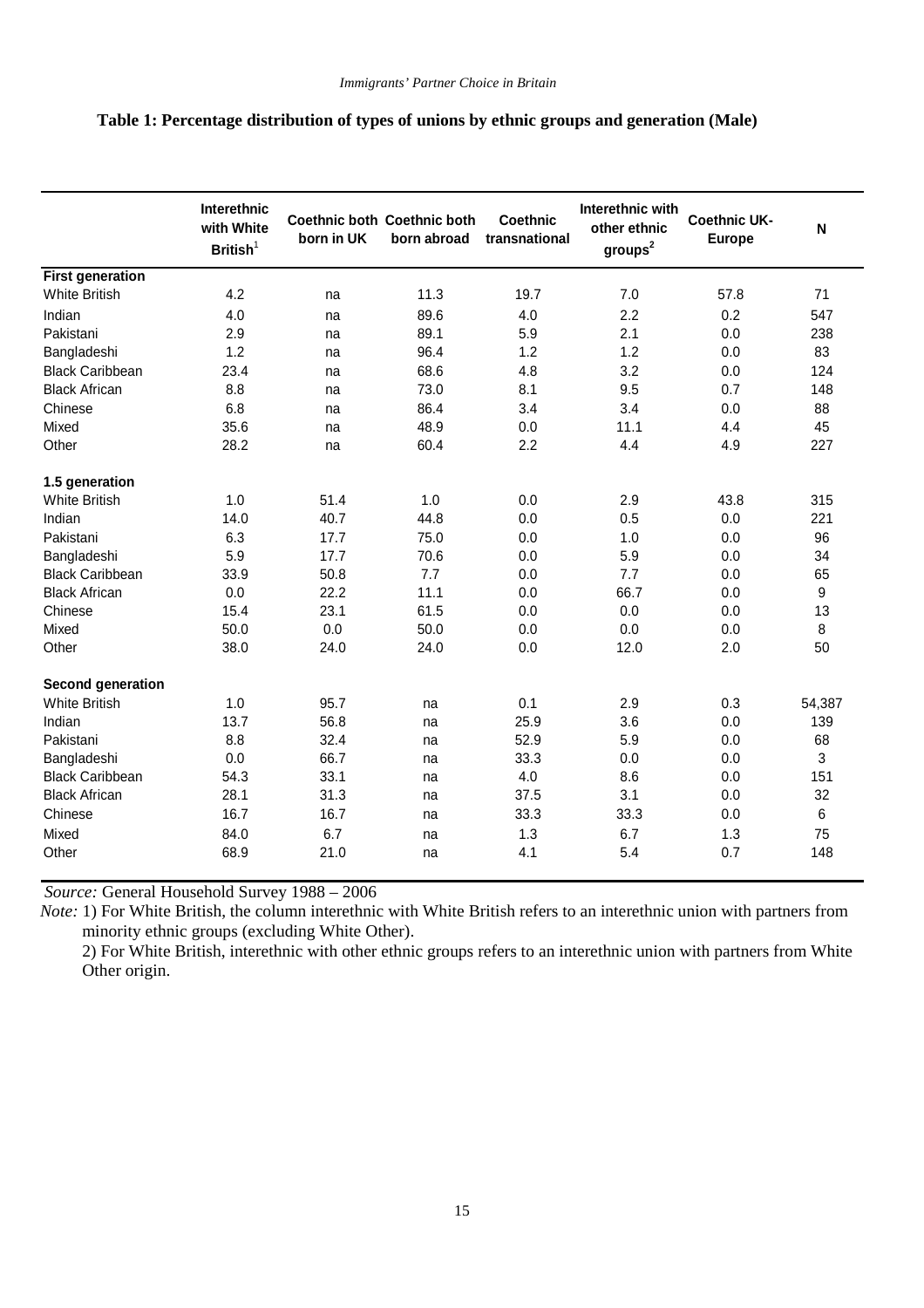|                          | Interethnic<br>with White<br>British <sup>1</sup> | <b>Coethnic in</b><br><b>UK</b> | Coethnic<br>abroad | <b>Coethnic</b><br>transnational | Interethnic with<br>other ethnic<br>groups <sup>2</sup> | <b>Coethnic UK-</b><br><b>Europe</b> | N      |
|--------------------------|---------------------------------------------------|---------------------------------|--------------------|----------------------------------|---------------------------------------------------------|--------------------------------------|--------|
| <b>First generation</b>  |                                                   |                                 |                    |                                  |                                                         |                                      |        |
| <b>White British</b>     | 2.7                                               | na                              | 10.9               | 30.0                             | 0.0                                                     | 56.4                                 | 110    |
| Indian                   | 2.1                                               | na                              | 93.8               | 2.3                              | 1.4                                                     | 0.0                                  | 486    |
| Pakistani                | 0.5                                               | na                              | 92.3               | 3.6                              | 3.6                                                     | 0.0                                  | 194    |
| Bangladeshi              | 1.4                                               | na                              | 95.8               | 0.0                              | 2.8                                                     | 0.0                                  | 71     |
| <b>Black Caribbean</b>   | 13.5                                              | na                              | 78.4               | 3.6                              | 4.5                                                     | 0.0                                  | 111    |
| <b>Black African</b>     | 10.5                                              | na                              | 76.3               | 7.0                              | 6.1                                                     | 0.0                                  | 114    |
| Chinese                  | 30.9                                              | na                              | 65.0               | 0.0                              | 4.1                                                     | 0.0                                  | 97     |
| Mixed                    | 39.5                                              | na                              | 48.8               | 2.3                              | 7.0                                                     | 2.3                                  | 43     |
| Other                    | 40.3                                              | na                              | 48.0               | 1.8                              | 5.9                                                     | 4.1                                  | 221    |
| 1.5 generation           |                                                   |                                 |                    |                                  |                                                         |                                      |        |
| <b>White British</b>     | 1.1                                               | 60.0                            | 1.1                | 0.0                              | 1.9                                                     | 36.0                                 | 367    |
| Indian                   | 13.3                                              | 42.8                            | 42.2               | 0.0                              | 1.7                                                     | 0.0                                  | 180    |
| Pakistani                | 1.7                                               | 20.0                            | 76.7               | 0.0                              | 1.7                                                     | 0.0                                  | 60     |
| Bangladeshi              | 0.0                                               | 19.1                            | 71.4               | 0.0                              | 9.5                                                     | 0.0                                  | 21     |
| <b>Black Caribbean</b>   | 12.5                                              | 46.9                            | 28.1               | 0.0                              | 12.5                                                    | 0.0                                  | 64     |
| <b>Black African</b>     | 7.1                                               | 14.3                            | 78.6               | 0.0                              | 0.0                                                     | 0.0                                  | 14     |
| Chinese                  | 18.2                                              | 22.7                            | 40.9               | 0.0                              | 18.2                                                    | 0.0                                  | 22     |
| Mixed                    | 63.6                                              | 0.0                             | 27.3               | 0.0                              | 9.1                                                     | 0.0                                  | 11     |
| Other                    | 42.1                                              | 19.3                            | 29.8               | 0.0                              | 7.0                                                     | 1.8                                  | 57     |
| <b>Second generation</b> |                                                   |                                 |                    |                                  |                                                         |                                      |        |
| <b>White British</b>     | 1.1                                               | 96.3                            | na                 | 0.1                              | 2.2                                                     | 0.4                                  | 57,661 |
| Indian                   | 10.6                                              | 60.3                            | na                 | 23.6                             | 5.0                                                     | 0.6                                  | 161    |
| Pakistani                | 4.9                                               | 26.8                            | na                 | 65.0                             | 3.3                                                     | 0.0                                  | 123    |
| Bangladeshi              | 5.3                                               | 26.3                            | na                 | 63.2                             | 5.3                                                     | 0.0                                  | 19     |
| <b>Black Caribbean</b>   | 43.0                                              | 38.5                            | na                 | 11.5                             | 7.1                                                     | 0.0                                  | 156    |
| <b>Black African</b>     | 16.1                                              | 32.3                            | na                 | 45.2                             | 6.5                                                     | 0.0                                  | 31     |
| Chinese                  | 54.6                                              | 18.2                            | na                 | 27.3                             | 0.0                                                     | 0.0                                  | 11     |
| Mixed                    | 77.5                                              | 7.5                             | na                 | 1.3                              | 11.3                                                    | 2.5                                  | 80     |
| Other                    | 54.4                                              | 27.9                            | na                 | 6.6                              | 10.3                                                    | 0.7                                  | 136    |

# **Table 2: Percentage distribution of types of unions by ethnic groups and generation (Female)**

*Source:* General Household Survey 1988 – 2006

*Note:* 1) For White British, the column interethnic with White British refers to an interethnic union with partners from minority ethnic groups (excluding White Other).

2) For White British, interethnic with other ethnic groups refers to an interethnic union with partners from White Other origin.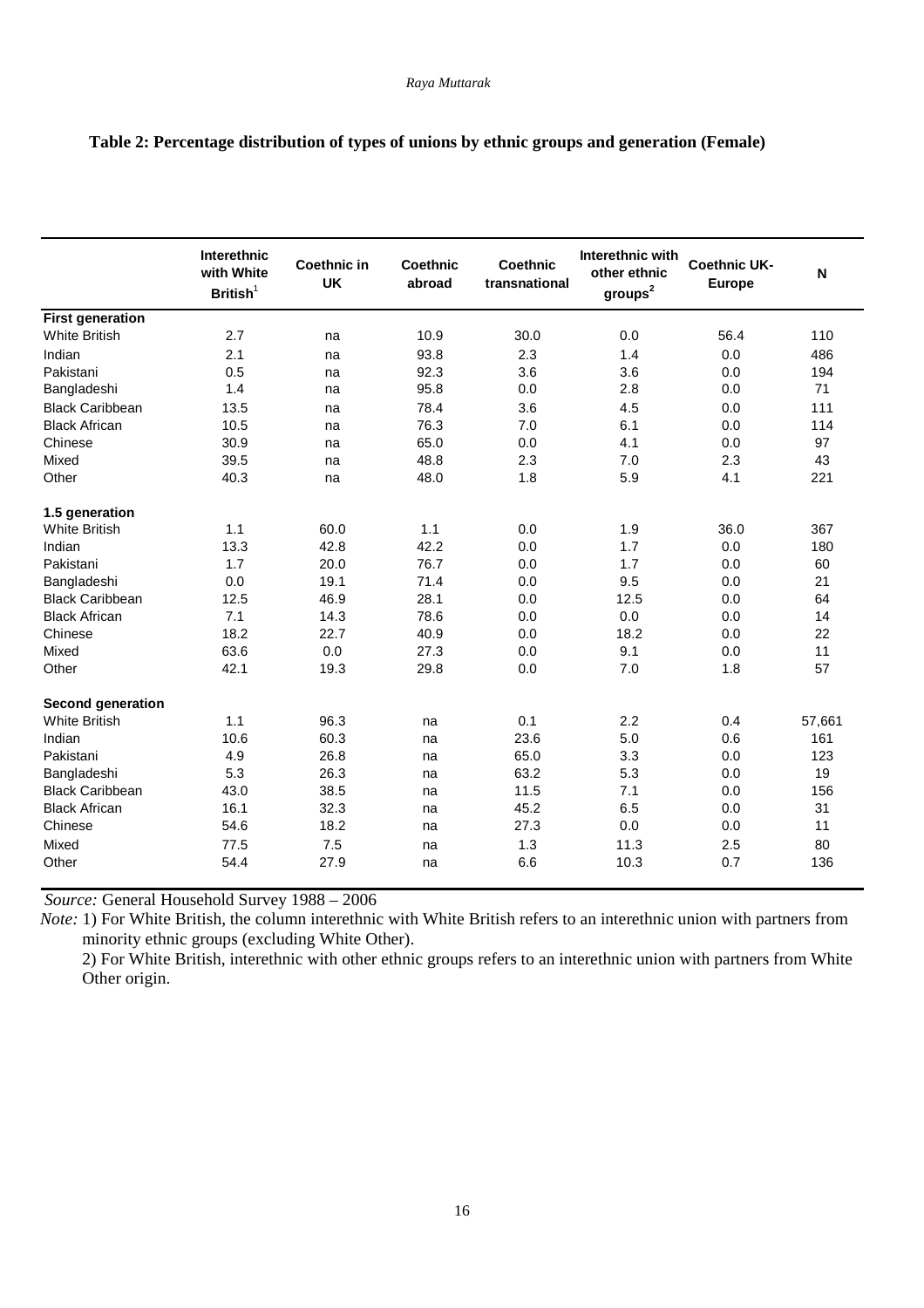|                                                    | Men     |            |         | Women      |
|----------------------------------------------------|---------|------------|---------|------------|
|                                                    | B       | S.E.       | В       | S.E.       |
| Ethnic group                                       |         |            |         |            |
| Indian (reference)                                 |         |            |         |            |
| Pakistani                                          | $-0.70$ | 0.28       | -1.21   | 0.41       |
| Bangladeshi                                        | $-1.58$ | 0.63       | $-1.83$ | 0.77       |
| <b>Black Caribbean</b>                             | 1.49    | 0.22       | 0.83    | 0.25       |
| Black African                                      | 0.37    | 0.32       | $-0.16$ | 0.36       |
| Chinese                                            | $-0.37$ | 0.41       | 0.98    | 0.31       |
| Mixed                                              | 2.15    | 0.29       | 2.17    | 0.31       |
| Other ethnic                                       | 1.99    | 0.19       | 2.20    | 0.20       |
| Generation                                         |         |            |         |            |
| Second generation (reference)                      |         |            |         |            |
| 1.5 arrived at age 6 or before                     | $-0.04$ | 0.24       | 0.04    | 0.26       |
| 1.5 arrived between age 7 - 12                     | $-1.13$ | 0.24       | $-1.26$ | 0.29       |
| First generation                                   | $-1.53$ | 0.17       | -0.99   | 0.18       |
| Age at union                                       |         |            |         |            |
| 18 or less (reference)                             |         |            |         |            |
| $19 - 24$                                          | 0.63    | 0.48       | 0.59    | 0.36       |
| $25 - 29$                                          | 0.77    | 0.48       | 1.17    | 0.37       |
| $30 - 34$                                          | 1.02    | 0.50       | 1.66    | 0.41       |
| $35 - 39$                                          | 1.27    | 0.53       | 1.55    | 0.47       |
| 40 - 44                                            | 0.97    | 0.59       | 1.77    | 0.56       |
| 45 or over                                         | 0.96    | 0.68       | 2.01    | 0.63       |
|                                                    |         |            |         |            |
| Period started union                               |         |            |         |            |
| 1950s (reference)<br>1960s                         | 0.15    | 0.75       |         | 0.77       |
| 1970s                                              |         |            | $-0.64$ |            |
|                                                    | 0.80    | 0.71       | 0.25    | 0.72       |
| 1980s                                              | 0.36    | 0.72       | 0.19    | 0.72       |
| 1990s                                              | 0.27    | 0.73       | 0.08    | 0.73       |
| 2000s                                              | $-0.07$ | 0.75       | 0.20    | 0.75       |
| Marital status                                     |         |            |         |            |
| First marriage (reference)                         |         |            |         |            |
| Cohabiting never married                           | 1.35    | 0.22       | 1.28    | 0.23       |
| Cohabiting separted/divorced                       | 2.05    | 0.48       | 1.29    | 0.65       |
| Remarriage                                         | 0.45    | 0.21       | 0.18    | 0.24       |
| Educational qualification                          |         |            |         |            |
| Higher qualifications                              |         |            |         |            |
| Intermediate or low qualificaions                  | $-0.18$ | 0.16       | -0.70   | 0.17       |
| No qualifications                                  | $-0.48$ | 0.22       | $-1.08$ | 0.23       |
| Macro-level characteristics                        |         |            |         |            |
| Log white-co-ethnic ratio                          | 0.57    | 0.06       | 0.58    | 0.06       |
| Log sex ratio                                      | 0.76    | 0.41       | $-0.53$ | 0.45       |
| Educational homogamy                               |         |            |         |            |
| Male partner has higher qualifications (reference) |         |            |         |            |
| Male & female partners have same qualifications    | $-0.32$ | 0.17       | $-0.85$ | 0.18       |
| Female partner has higher qualifications           | 0.26    | 0.20       | $-0.57$ | 0.20       |
| Age homogamy                                       |         |            |         |            |
| Male partner is older (reference)                  |         |            |         |            |
| Male & female partners have same age               | $-0.33$ | 0.24       | $-0.27$ | 0.23       |
| Female partner is older                            | 0.53    | 0.18       | 0.31    | 0.18       |
| Constant                                           | $-4.65$ | 0.88       | $-4.21$ | 0.85       |
| Log likelihood chi <sup>2</sup> (df)               |         | 963.31(33) |         | 948.90(33) |
| Number of observations                             |         | 2,469      | 2,336   |            |
|                                                    |         |            |         |            |

## **Table 3: Logistic regression estimates of probability of interethnic union with a White British partner for ethnic minority men and women**

*Source:* General Household Survey 1988 – 2006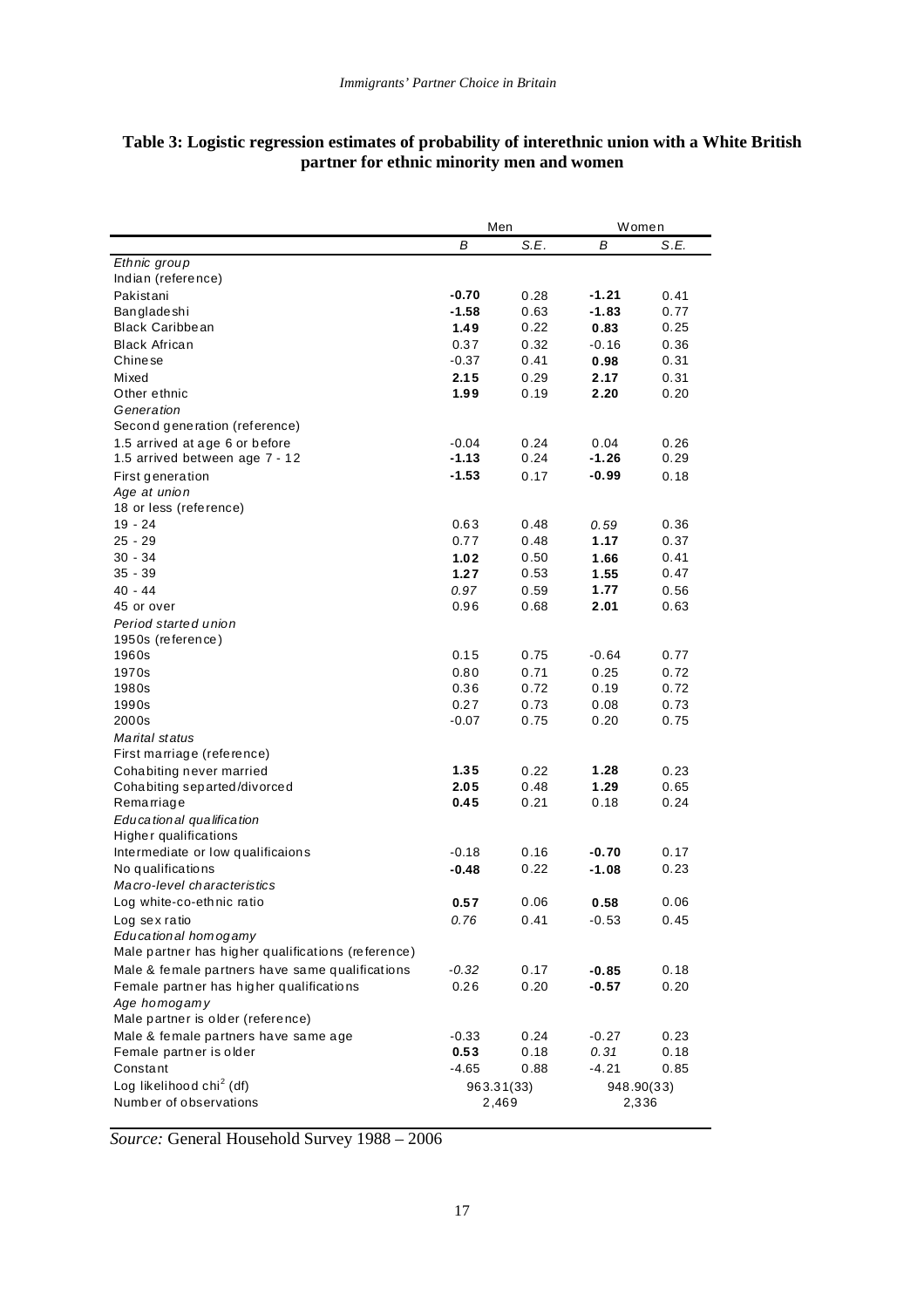*Note:* Statistically significant results at least at the .05 and .10 levels are highlighted in bold and italicised respectively.

# **Table 4: Logistic regression of probability of interethnic unions with a White British partner for ethnic minority men and women including interaction terms**

|                                                         | Men        |      | Women      |      |
|---------------------------------------------------------|------------|------|------------|------|
|                                                         | B          | S.E. | B          | S.E. |
| Educational qualification x ethnic group                |            |      |            |      |
| <b>Higher qualifications</b>                            |            |      |            |      |
| Indian (reference)                                      |            |      |            |      |
| Pakistani                                               | $-0.96$    | 0.36 | $-1.52$    | 0.45 |
| Bangladeshi                                             | $-1.98$    | 0.81 | $-2.53$    | 1.09 |
| <b>Black Caribbean</b>                                  | $-0.33$    | 0.48 | 0.47       | 0.37 |
| <b>Black African</b>                                    | $-1.14$    | 0.62 | $-1.20$    | 0.56 |
| Chinese                                                 | $-0.07$    | 0.67 | 0.56       | 0.44 |
| Mixed                                                   | 2.45       | 0.70 | 1.49       | 0.49 |
| Other ethnic                                            | 1.32       | 0.32 | 1.54       | 0.29 |
| Intermediate or low qualifications                      |            |      |            |      |
| Indian                                                  | $-0.83$    | 0.27 | $-1.39$    | 0.35 |
| Pakistani & Bangladeshi                                 | 0.27       | 1.29 | 1.10       | 1.51 |
| <b>Black Caribbean</b>                                  | 1.65       | 0.48 | 0.66       | 0.51 |
| <b>Black African</b>                                    | 1.29       | 0.65 | 1.47       | 0.83 |
| Chinese                                                 | $-0.08$    | 0.98 | 0.84       | 0.63 |
| Mix                                                     | $-0.19$    | 0.67 | 1.10       | 0.67 |
| Other ethnic                                            | 0.90       | 0.37 | 0.95       | 0.43 |
| No qualifications                                       |            |      |            |      |
| Indian                                                  | $-1.20$    | 0.43 | $-2.08$    | 0.52 |
| <b>Black Caribbean</b>                                  | 2.02       | 0.64 | 1.02       | 0.72 |
| <b>Black African</b>                                    | 2.84       | 1.07 | 3.81       | 0.98 |
| Chinese                                                 | $-0.98$    | 1.26 | $-0.09$    | 0.98 |
| Mix                                                     | $-0.49$    | 0.95 | 1.80       | 0.84 |
| Other ethnic                                            | 0.64       | 0.52 | 1.12       | 0.61 |
| Educational homogamy                                    |            |      |            |      |
| Male partner has higher qualifications (reference)      |            |      |            |      |
| Male & female partners have same qualifications         | 0.27       | 0.30 | -0.67      | 0.38 |
| Female partner has higher qualifications x ethnic group |            |      |            |      |
| Indian                                                  | 0.85       | 0.32 | $-0.40$    | 0.39 |
| <b>Black Caribbean</b>                                  | 1.59       | 0.46 | 0.005      | 0.53 |
| <b>Black African</b>                                    | 1.56       | 0.67 | $-0.50$    | 0.80 |
| Chinese                                                 | $-0.50$    | 0.90 | 0.35       | 0.64 |
| Mix                                                     | $-0.04$    | 0.65 | $-0.25$    | 0.65 |
| Other ethnic                                            | 0.52       | 0.38 | 0.37       | 0.45 |
| Constant                                                | $-4.65$    | 0.88 | $-4.21$    | 0.85 |
| Log likelihood chi <sup>2</sup> (df)                    | 998.31(49) |      | 976.64(49) |      |
| Number of observations                                  | 2,469      |      | 2,336      |      |
|                                                         |            |      |            |      |

*Source:* General Household Survey 1988 – 2006

*Note:* 1) The models also control for age at union, period started union, log White-coethnic ratio, log sex ratio and age homogamy. Full estimation results are available upon request.

 2) Statistically significant results at least at the .05 and .10 levels are highlighted in bold and italicised respectively.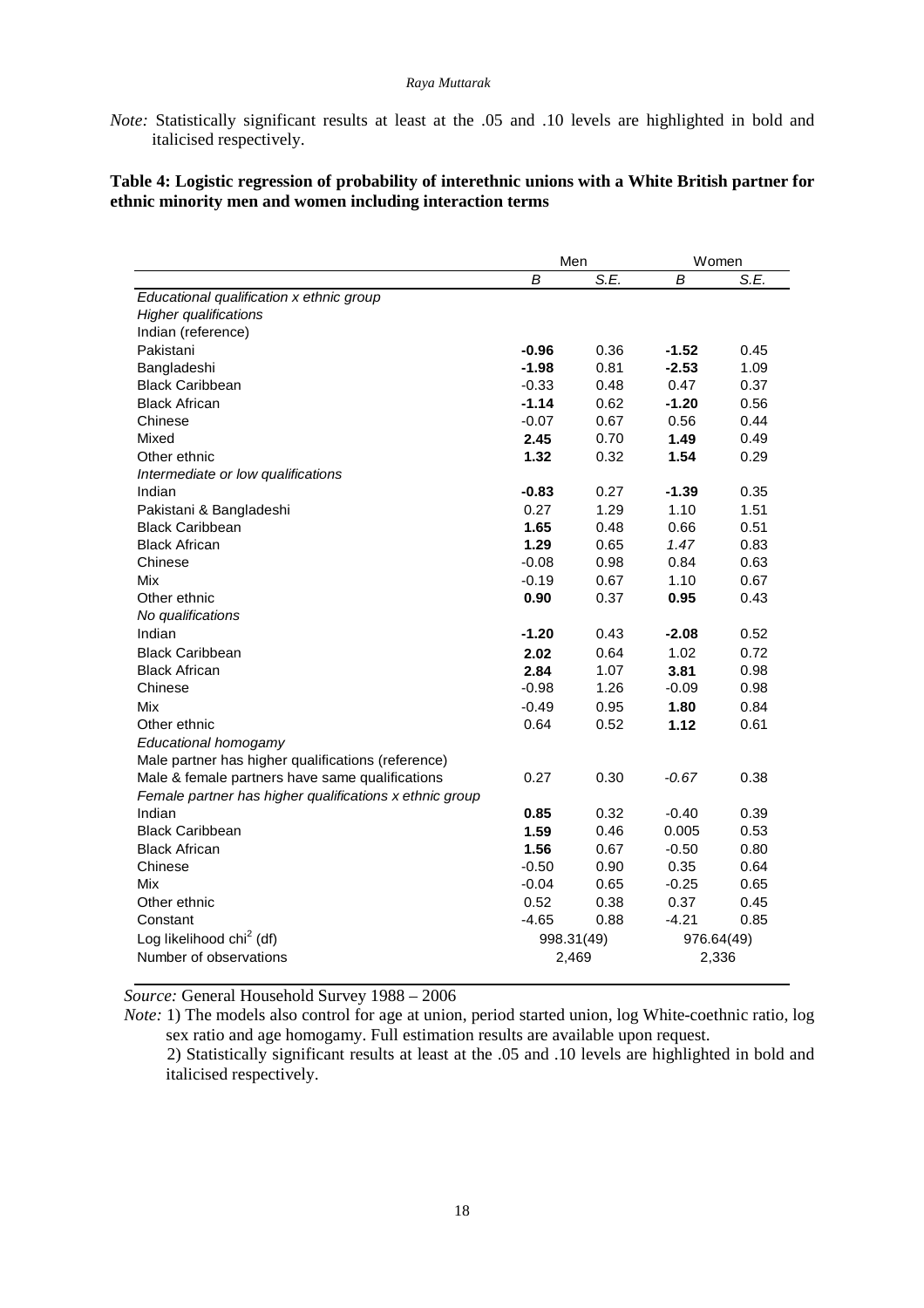# **Table 5: Multinomial logistic estimates of partner choice for second generation (base outcome = coethnic partnership with a partner born in the UK/immigrated to the UK before age 13)**

|                                                    | Men                                      |                |            |                          | Women          |      |                        |      |
|----------------------------------------------------|------------------------------------------|----------------|------------|--------------------------|----------------|------|------------------------|------|
|                                                    | Native partner<br>Coethnic transnational |                |            |                          | Native partner |      | Coethnic transnational |      |
|                                                    | B                                        | S.E.           | B          | S.E.                     | В              | S.E. | B                      | S.E. |
| Ethnic group                                       |                                          |                |            |                          |                |      |                        |      |
| Indian (reference)                                 |                                          |                |            |                          |                |      |                        |      |
| Pakistani                                          | $-0.40$                                  | 0.58           | 0.95       | 0.41                     | $-0.36$        | 0.57 | 1.40                   | 0.34 |
| Bangladeshi                                        |                                          | $\blacksquare$ |            | $\overline{\phantom{a}}$ | $-1.07$        | 1.21 | 1.78                   | 0.68 |
| <b>Black Caribbean</b>                             | 1.78                                     | 0.42           | -0.95      | 0.61                     | 1.29           | 0.41 | 0.59                   | 0.47 |
| <b>Black African</b>                               | 1.12                                     | 0.65           | 1.30       | 0.61                     | 0.05           | 0.83 | 2.74                   | 0.60 |
| Mixed                                              | 2.39                                     | 0.62           | $-0.27$    | 1.20                     | 1.95           | 0.57 | $-0.05$                | 1.16 |
| Other ethnic                                       | 2.24                                     | 0.44           | 0.11       | 0.59                     | 1.71           | 0.41 | $-0.31$                | 0.49 |
| Age at union                                       |                                          |                |            |                          |                |      |                        |      |
| 18 or less (reference)                             |                                          |                |            |                          |                |      |                        |      |
| $19 - 24$                                          | $-0.46$                                  | 1.04           | $-1.49$    | 0.79                     | 0.29           | 0.61 | $-0.77$                | 0.39 |
| $25 - 29$                                          | $-0.56$                                  | 1.06           | $-1.80$    | 0.84                     | 0.81           | 0.64 | $-1.32$                | 0.51 |
| $30 - 34$                                          | $-0.15$                                  | 1.10           | $-1.22$    | 0.96                     | 0.76           | 0.71 | $-1.99$                | 0.77 |
| $35 - 39$                                          | $-0.58$                                  | 1.15           | $-3.66$    | 1.47                     | 0.31           | 0.84 | $-1.34$                | 0.94 |
| 40 or over                                         | $-1.66$                                  | 1.26           | $-1.85$    | 1.36                     | 0.78           | 0.89 | $-0.35$                | 1.05 |
| Marital status                                     |                                          |                |            |                          |                |      |                        |      |
| First marriage (reference)                         |                                          |                |            |                          |                |      |                        |      |
| Cohabiting                                         | 1.01                                     | 0.33           | $-1.32$    | 0.80                     | 0.70           | 0.33 | $-2.44$                | 0.70 |
| Remarriage                                         | 0.55                                     | 0.39           | 0.79       | 0.44                     | 0.12           | 0.42 | 0.03                   | 0.37 |
| Macro-level characteristics                        |                                          |                |            |                          |                |      |                        |      |
| Log white-co-ethnic ratio                          | 0.54                                     | 0.12           | 0.18       | 0.15                     | 0.57           | 0.12 | 0.05                   | 0.13 |
| Log sex ratio                                      | 1.05                                     | 0.93           | $-0.62$    | 1.31                     | $-1.14$        | 0.83 | 0.56                   | 1.01 |
| Educational qualification                          |                                          |                |            |                          |                |      |                        |      |
| Higher qualifications (reference)                  |                                          |                |            |                          |                |      |                        |      |
| Intermediate or low qualifications                 | 0.36                                     | 0.30           | 0.17       | 0.35                     | $-0.40$        | 0.29 | 0.78                   | 0.31 |
| No qualifications                                  | 0.41                                     | 0.45           | 1.33       | 0.52                     | $-0.26$        | 0.47 | 1.25                   | 0.46 |
| Educational homogamy                               |                                          |                |            |                          |                |      |                        |      |
| Male partner has higher qualifications (reference) |                                          |                |            |                          |                |      |                        |      |
| Male & female partners have same qualifications    | $-0.48$                                  | 0.31           | -0.75      | 0.36                     | $-0.47$        | 0.32 | 0.33                   | 0.35 |
| Female partner has higher qualifications           | 0.05                                     | 0.36           | $-1.30$    | 0.49                     | 0.24           | 0.35 | 1.54                   | 0.38 |
| Age homogamy                                       |                                          |                |            |                          |                |      |                        |      |
| Male partner is older (reference)                  |                                          |                |            |                          |                |      |                        |      |
| Male & female partners have same age               | $-0.40$                                  | 0.38           | $-0.05$    | 0.45                     | $-0.24$        | 0.36 | $-0.74$                | 0.40 |
| Female partner is older                            | 0.18                                     | 0.32           | 0.02       | 0.42                     | 0.69           | 0.33 | 0.62                   | 0.39 |
| Parental place of birth                            |                                          |                |            |                          |                |      |                        |      |
| Both parents born abroad (reference)               |                                          |                |            |                          |                |      |                        |      |
| Both parents born in UK                            | $-0.24$                                  | 0.40           | $-2.24$    | 0.93                     | $-0.34$        | 0.38 | $-1.73$                | 0.75 |
| One parent born in UK, one parent born abroad      | 1.39                                     | 0.47           | $-0.50$    | 0.65                     | 1.30           | 0.38 | $-1.49$                | 0.66 |
| Constant                                           | $-3.38$                                  | 1.21           | 0.13       | 1.03                     | $-4.13$        | 0.94 | $-1.63$                | 0.89 |
| Log likelihood chi $2$ (df)                        |                                          |                | 393.30(54) |                          |                |      | 495.57(56)             |      |
| Number of observations                             |                                          |                | 550        |                          |                |      | 636                    |      |
|                                                    |                                          |                |            |                          |                |      |                        |      |

*Source:* General Household Survey 1988 – 2006.

*Note:* 1) The models also control for period started union but the results are not shown here.

2) Statistically significant results at least at the .05 and .10 levels are highlighted in bold and italicised respectively.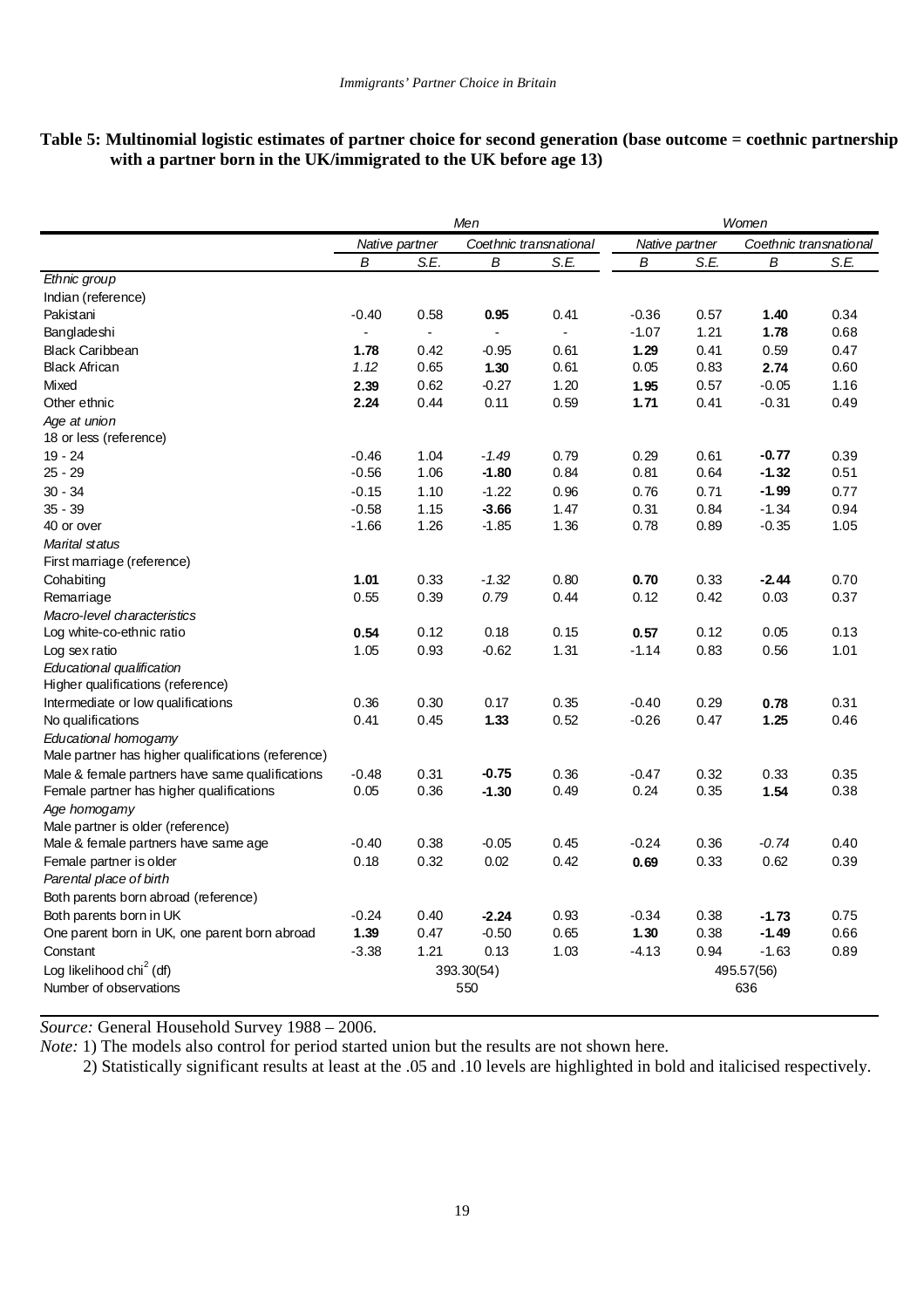|  |  | Appendix A: Frequency distribution of male and female partners' ethnicity |  |
|--|--|---------------------------------------------------------------------------|--|
|  |  |                                                                           |  |

| Female partner's ethnicity  |                         |                |        |           |                  |                    |                         |                       |         |       |                 |         |
|-----------------------------|-------------------------|----------------|--------|-----------|------------------|--------------------|-------------------------|-----------------------|---------|-------|-----------------|---------|
| Male partner's<br>ethnicity | White<br><b>British</b> | White<br>Other | Indian | Pakistani | Bangla-<br>deshi | Black<br>Caribbean | <b>Black</b><br>African | <b>Black</b><br>Other | Chinese | Mixed | Other<br>ethnic | Total   |
| <b>White British</b>        | 108,829                 | 2,922          | 107    | 17        | 4                | 167                | 41                      | 14                    | 92      | 175   | 420             | 112,788 |
| <b>White Other</b>          | 2,335                   | 1,182          | 15     | 0         | 0                | 9                  | 6                       | 0                     | 8       | 5     | 45              | 3,605   |
| Indian                      | 155                     | 34             | .575   | 14        | 2                | 2                  | $\Omega$                |                       |         | 4     | 13              | 1,800   |
| Pakistani                   | 44                      | 4              |        | 730       | $\theta$         | 0                  | $\Omega$                |                       |         |       | 10              | 796     |
| Bangladeshi                 |                         | 0              | 4      |           | 218              | 0                  | $\Omega$                |                       |         |       | 3               | 234     |
| <b>Black Caribbean</b>      | 277                     | 18             | 3      | 0         | 0                | 402                | 11                      | 8                     | ົ       | 11    | 11              | 743     |
| <b>Black African</b>        | 54                      | 6              |        | 0         | $\Omega$         | 29                 | 278                     | 0                     |         | 4     | 8               | 379     |
| <b>Black Other</b>          | 17                      | 2              |        | 2         | 0                | 2                  | $\Omega$                | 16                    |         |       |                 | 39      |
| Chinese                     | 25                      |                | 6      | 0         | 0                | 0                  | $\Omega$                | 0                     | 175     | 2     | 3               | 212     |
| Mixed                       | 175                     | 10             | 6      | 5         | 0                | 5                  |                         | በ                     | 0       | 70    | 4               | 276     |
| Other                       | 399                     | 44             | 8      | 2         | 5                | 8                  | 4                       | 2                     | 12      | 5     | 396             | 885     |
| Total                       | 112,317                 | 4,223          | 1.731  | 771       | 229              | 624                | 341                     | 40                    | 290     | 278   | 913             | 121,757 |

*Source:* General Household Survey 1988 – 2006.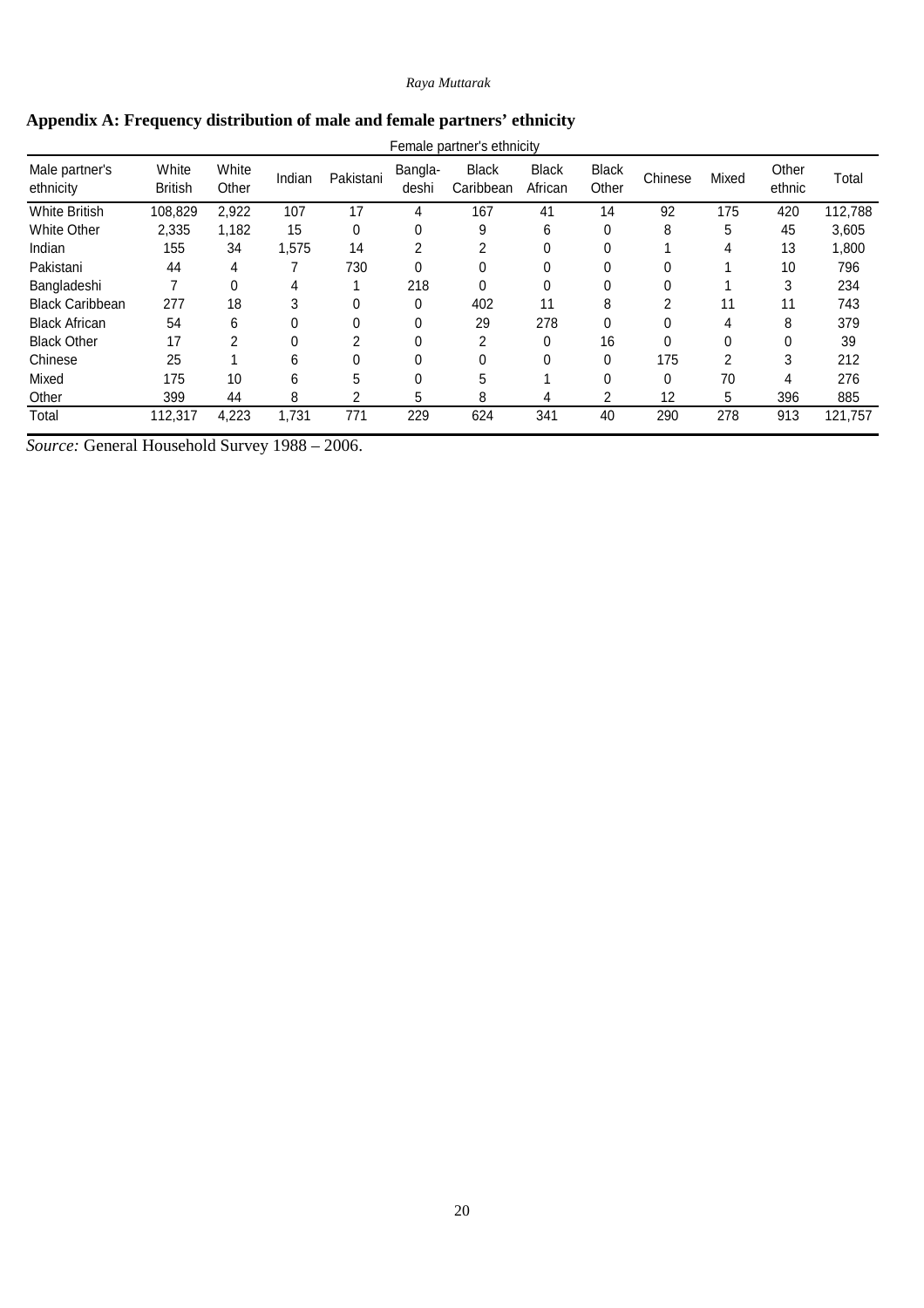# **References**

**Anwar, M.** 1998 *Between Cultures: Continuity and Change in the Lives of Young Asians*, London: Routledge.

**Bagley, C.** 1972a 'Interracial Marriage in Britain: Some Statistics', *New Community* 1:318-26.

**Bagley, C.** 1972b 'Patterns of Inter-Ethnic Marriage in Great Britain', *Phylon* 33: 373-79.

**Ballard, R.** 1990 'Migration and Kinship: The Differential Effects of Marriage Rules on the Processes of Punjabi Migration to Britain' in C. Clarke, S. Vertovec and C. Peach (eds) *South Asians Overseas*, Cambridge: Cambridge University Press.

**Ballard, R.** 1996 (ed). *Desh Pardesh: the South Asian experience in Britain*, Hurst: London.

**Beck-Gernsheim, E.** 2007 'Transnational Lives, Transnational Marriages: A Review of The Evidence from Migrant Communities in Europe. *Global Networks* 7: 271-88.

**Berrington, A.** 1994 'Marriage and Family Formation Among the White and Ethnic Minority Populations in Britain', *Ethnic and Racial Studies* 17: 517-45.

**Berrington, A.** 1996 'Marriage Patterns and Inter-ethnic Unions' in D. Coleman and J. Salt (eds) *Ethnicity in the 1991 Census Volume One: Demographic Characteristics of the Ethnic Minority Populations*, London: Office of Population Censuses Surveys.

**Bhopal, K.** 1999 'South Asian Women and Arranged Marriages in London' in R. Barot, H. Bradley, S. Fenton (eds) Ethnicity, Gender and Social Change, New York: St. Martin's Press.

**Blau, P.M.** 1977 *Inequality and Heterogeneity*, New York: Free Press.

**Blau, P.M., Blum, T.C. and Schwartz, J.E.** 1982 'Heterogeneity and Intermarriage', *American Sociological Review* 47: 45-61.

**Clarkberg, M.E., Stolzenberg, R.M. and Waite, L.J.** 1995 'Attitudes, Values, and Entrance into Cohabitational versus Marital Unions', *Social Forces* 74:609-34.

**Coleman, D.A.** 1985 'Ethnic Intermarriage in Great Britain', *Population Trends* 40: 4-10.

**Coleman, D.A.** 1992 'Ethnic Intermarriage: The Significance of Inter-ethnic Marriage' in A. Bittles and D.F. Roberts (eds) *Minority Populations: Genetics, Demography and Health*, London: Macmillan.

**Coleman, D.A.** 1994 'Trends in Fertility and Intermarriage among Immigrant Populations in Western Europe as Measures of Integration', *Journal of Biosocial Science* 26: 107-36.

**Ford, R.** 2007. 'Trends in White Attitudes towards Social Contact with Ethnic Minorities in Britain 1983-96: Period, Cohort and Individual Effects', *Working Paper Number 2007-01*, Department of Sociology, University of Oxford.

**Giorgas, D. and Jones, F.L.** 2002 'Intermarriage Patterns and Social Cohesion Among First, Second and Later Generation Australians', *Journal of Population Research* 19:47-64.

**Gray, A.** 1987 'Intermarriage: Opportunities and Preference', *Population Studies* 41:265-79.

**Heath, A. F. and McMahon, D.** 2005 'Social Mobility of Ethnic Minorities' in G.C. Koury, T. Modood and S.M. Teles (eds) *Ethnicity, Social Mobility and Public Policy: Comparing the US and UK*. Cambridge: Cambridge University Press, pp. 393-413.

**Heath, Anthony F. and Sin Yi Cheung.** 2007 'The Comparative Study of Ethnic Minority Disadvantages, in A.F. Heath and S. Y. Cheung (eds) *Unequal Chances: Ethnic Minorities in Western Labour Markets*. Oxford: Oxford University Press, pp. 1-44.

**Hwang, S.S., Saenz,, R. and Aguirre, B.E.** 1997 'Structural and Assimilationist Explanations of Asian American Intermarriage', *Journal of Marriage and the Family* 59: 758-72.

**Jones, P.R.** 1982 'Research Report Ethnic Intermarriage in Britain', *Ethnic and Racial Studies* 5: 223- 8.

**Jones, P.R.** 1984 'Research Report Ethnic Intermarriage in Britain: A Further Assessment', *Ethnic and Racial Studies* 7: 398-405.

**Jones, F.L. and Luijkx, R.** 1996 'Post-war Patterns of Intermarriage in Australia: The Mediterranean Experience', *European Sociological Review* 12:67-86.

**Kalbach, M.A.** 1991 *Ethnic Group and Marital Choice: Ethnic History and Marital Assimilation in Canada 1871 and 1971*, Ontario: University of British Columbia Press.